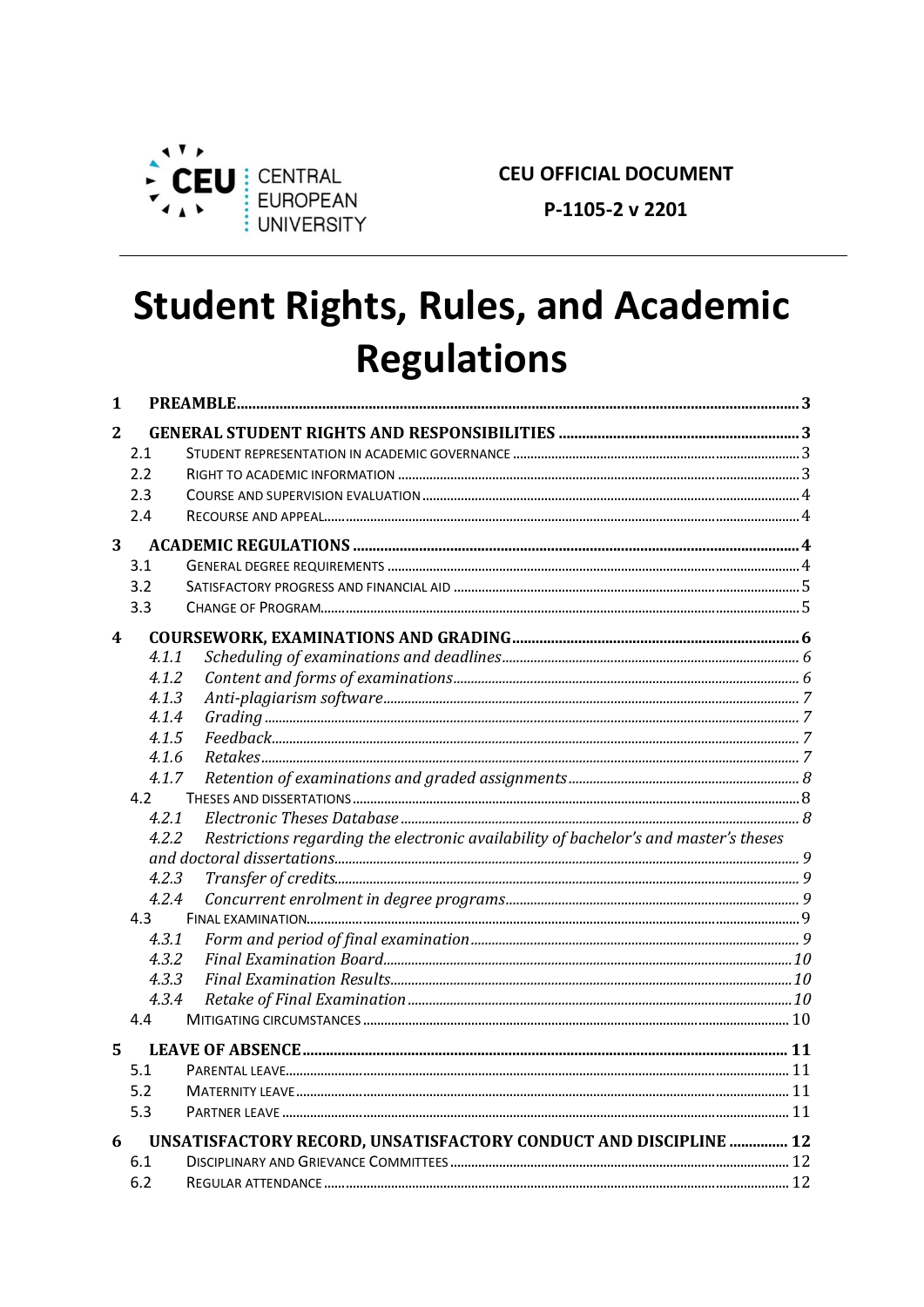|   | 6.3   |                                                                                              |  |
|---|-------|----------------------------------------------------------------------------------------------|--|
| 7 |       |                                                                                              |  |
| 8 |       |                                                                                              |  |
| 9 |       |                                                                                              |  |
|   | 9.1   |                                                                                              |  |
|   | 9.2   | RIGHTS REGARDING TRANSCRIPTS, AND THE REGULATIONS OF ENTERING RECORDS IN TRANSCRIPTS AND THE |  |
|   |       |                                                                                              |  |
|   | 9.2.1 |                                                                                              |  |
|   | 9.2.2 |                                                                                              |  |
|   | 9.2.3 |                                                                                              |  |
|   | 9.2.4 | $\label{thm:sc} SRO \ right is: 14$                                                          |  |
|   | 9.2.5 |                                                                                              |  |
|   | 9.3   |                                                                                              |  |
|   |       |                                                                                              |  |
|   |       |                                                                                              |  |
|   |       |                                                                                              |  |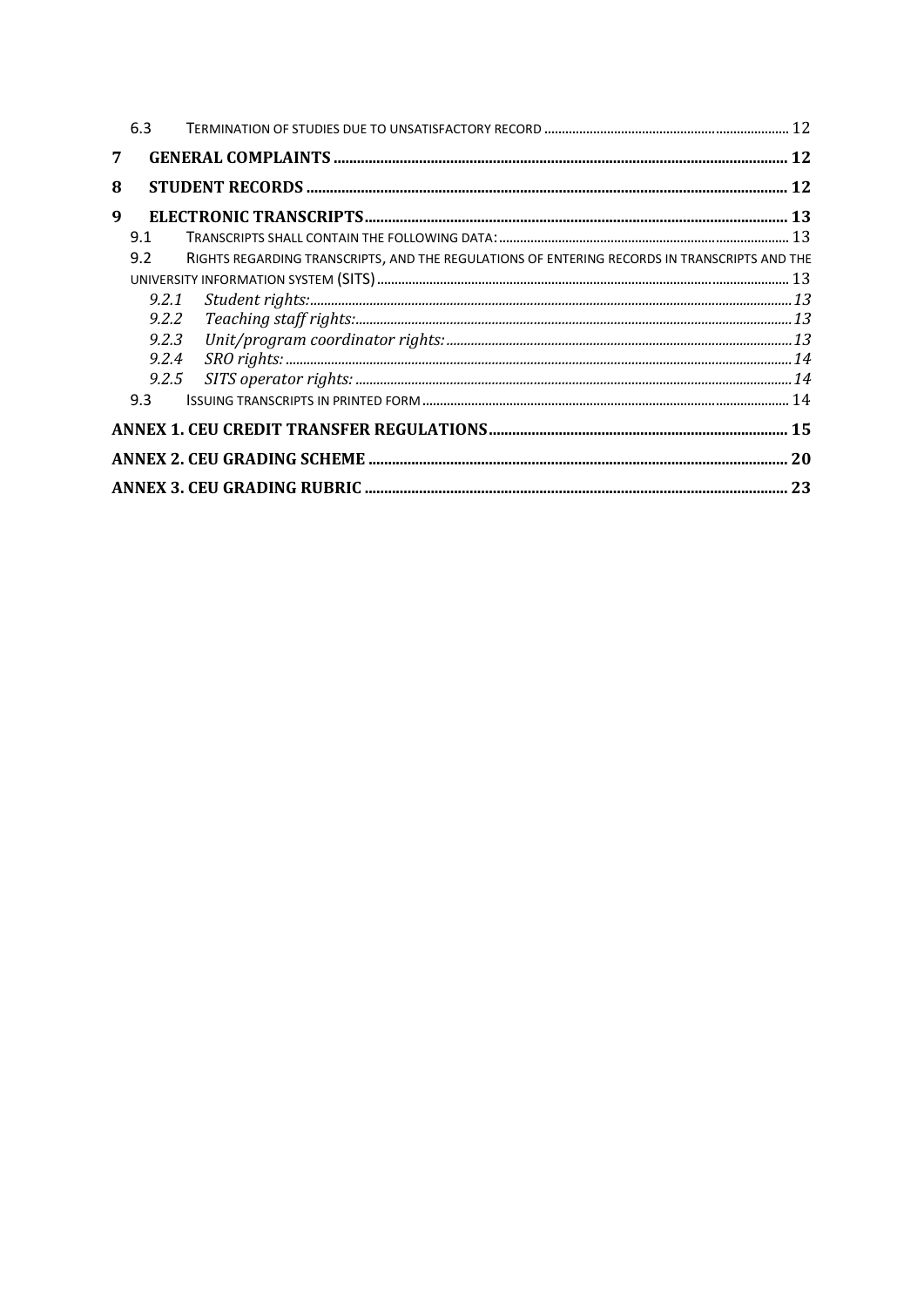# **1 Preamble**

This Policy defines the academic rights and responsibilities of students registered for degree-granting programs at Central European University.

Individual degree programs may contain additional academic rules, which should not contradict this Policy and should be clearly communicated to the students by the academic program prior to the commencement of their studies.

This Policy or its elements may also apply to Students in non-degree programs and to exchange students when explicitly stated by rules and regulations governing such programs or exchange activities.

# **2 General student rights and responsibilities**

By accepting a place of study at the University, an individual joins an academic community whose central functions are learning, teaching and scholarship. The main values of the University's academic community are free expression, critical inquiry, intellectual honesty, respect for the dignity of others, and collegiality. Students are expected to respect these values in their academic life and exercise their rights and responsibilities accordingly.

The University considers reasoned dissent and constructive criticism as vitally important for its development and renewal. The University affirms, assures, and protects the right of its students to organize and join political associations, convene and conduct public meetings, publicize opinion by print, signed petitions and voice.

### **2.1 Student representation in academic governance**

Students have the right to participate in the academic governance of the University both at the university and the individual program level.

At the university level, elected student representatives are members of the Academic Forum, the Academic Senate, and its relevant committees.

At the level of individual programs, elected student representatives have the right to meet program directors and heads of units, and to be regularly invited to faculty meetings to voice their concerns and opinions and receive formal response concerning the structure and operation of the program.

## **2.2 Right to academic information**

Students have right to access full and timely academic information, which includes:

- Information on all University academic and other students-related policies, regulations and official documents;
- Specifications for the academic program (further Program Specifications), prepared in accordance with applicable University standards and including residency, attendance and degree requirements, information on accreditation and the final degree award. Program Specifications should also specify the jurisdiction of program directors and head of academic units; depending on the specifications, some responsibilities of heads of units may be systematically delegated to program directors. Information required by the program specifications can be incorporated into the Program Handbooks.
- Syllabi of courses offered within their program prepared in accordance with applicable University guidelines;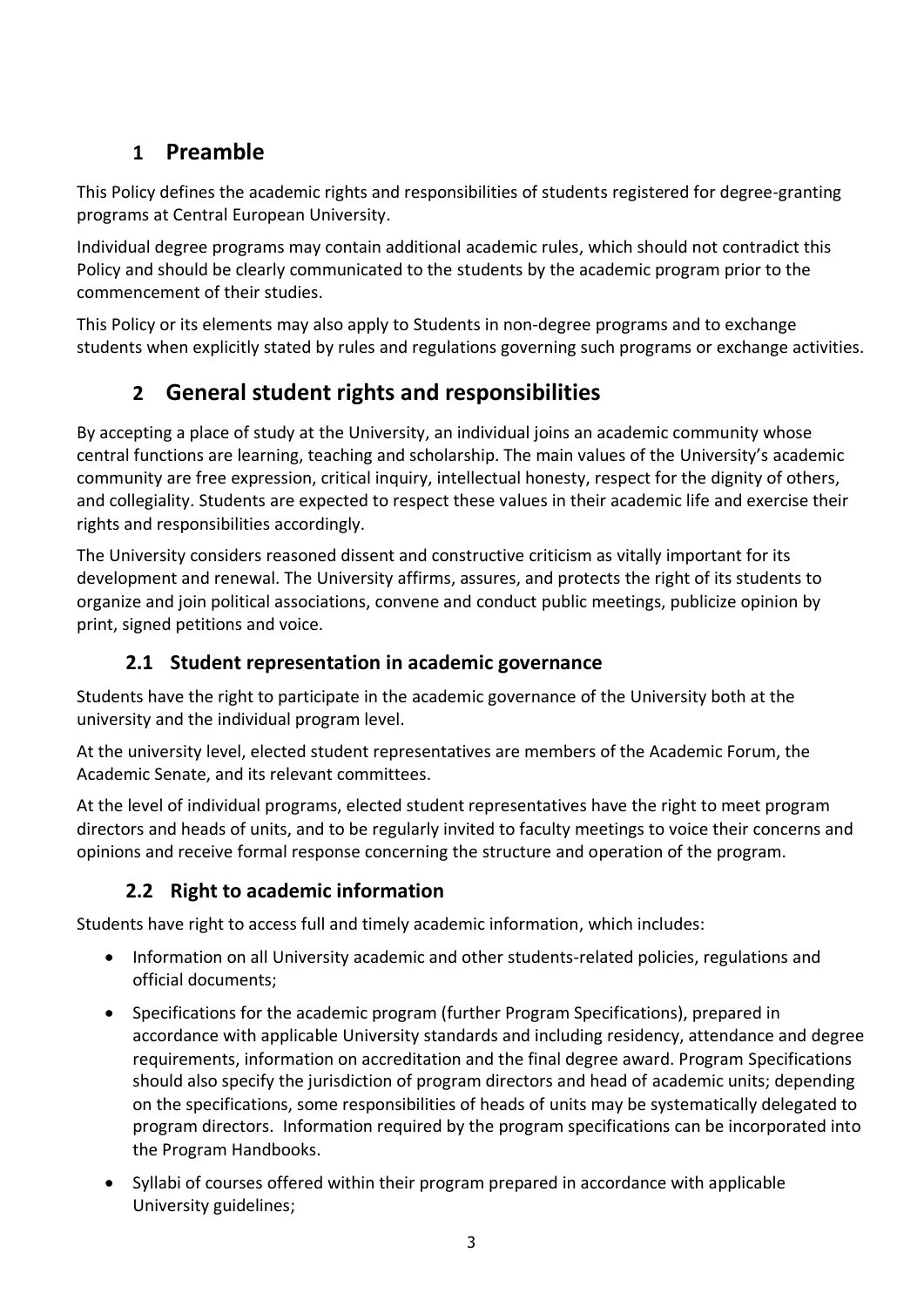- Information on the dates of the start and end of academic term, examinations, course work deadlines, holidays, commencement, graduation and other key dates at the university and the departmental and program level;
- Information on the form, rules, and assessment criteria for examinations and graded coursework.

### **2.3 Course and supervision evaluation**

Students have the right to evaluate each course offered as part of their formal study program as well as the quality of supervision. Both course and supervision evaluations are conducted anonymously through an independent online survey program. Both course and supervision evaluations use the standard CEU forms. Only students who complete the course will receive an invitation to evaluate it. Students who dropped the course will not be asked to evaluate it regardless of the timing and reasons for dropping. All evaluations are completed before grade submission. Instructors will not have access to their evaluation results until they have submitted the grades.

### **2.4 Recourse and appeal**

Every Student has a right to recourse and appeal concerning the application of this Policy. This right may be exercised by directly appealing to faculty members, program directors, unit heads, the Pro-Rector for Teaching and Learning (in case of bachelors' and masters' students) or the Pro-Rector for Faculty and Research (in case of doctoral students), or by appealing to the Disciplinary and Grievance Committee.

# **3 Academic regulations**

### **3.1 General degree requirements**

University degrees are awarded by the Rector based on the fulfilment of degree requirements. The degree requirements should be specified in the relevant Program Specification. All Students should make satisfactory progress towards the degree, entailing:

- Registration for the duration of the program;
- Attendance and participation in courses as required by course syllabi;
- Maintaining regular contact with an academic supervisor, submission of progress reports, etc.;
- Passing exams and academic assignments with satisfactory grades (see also section 4 on Examinations and Grading);
- Satisfying the final degree award criteria with respect to the number and type of course credits taken (with respect to mandatory and elective courses). At CEU, graduate students have an opportunity to take up to four US/eight ECTS credits per year in elective courses from outside of their academic units without a formal approval from their home unit;
- Undergraduate students are expected to accumulate on average 30 US /60 ECTS credits per year in order to complete their studies in three years (Austrian program) or four years (US program). Under exceptional circumstances and with the approval of the program director, students may take longer to complete their studies. The maximum duration of study allowed in undergraduate programs (excluding leave of absence as defined in section 5 of this policy) is six years.
- Submission and, where appropriate, defense, of a thesis, dissertation, or another capstone project as defined by the relevant program accreditation documents, which should be of satisfactory quality. After completing all degree requirements except for the thesis, the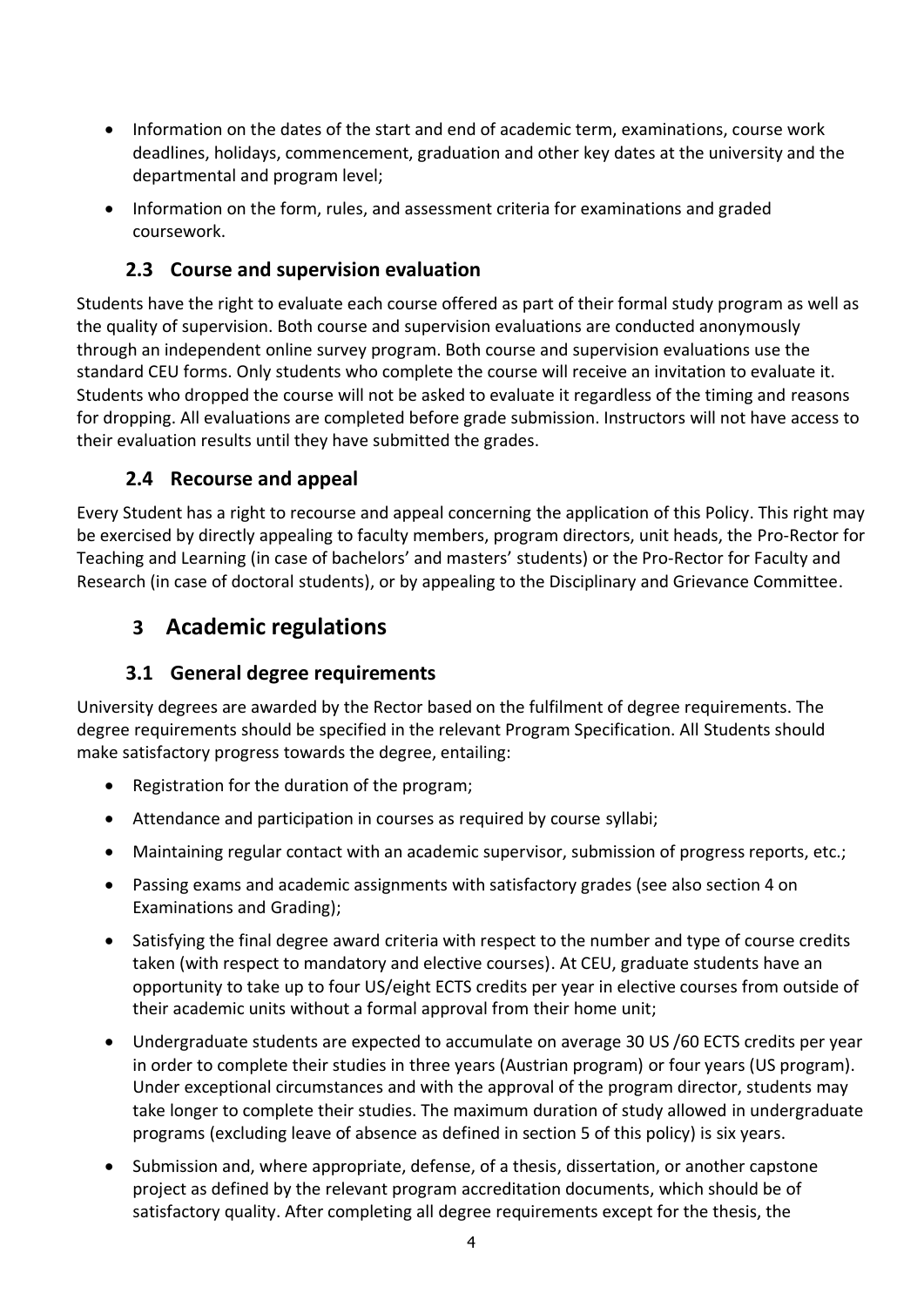submission of a thesis should take place within the time-period specified by the department/program, which should not exceed two years from the point of completion of all coursework in case of bachelor's and master's programs. If the student has exhausted the maximum extension, his/her enrolment shall be terminated. In case of doctoral programs, the submission of dissertation should take place within a six-year period of enrolment;

- Passing the final examination for the programs which so require;
- Achieving Grade Point Average (GPA) of 2.66. Students in bachelor's programs need to attain an overall GPA of 2.66 at the end of each academic year. Bachelor's students whose overall GPA is below 2.66 at the end of the academic year will be placed on academic probation for the duration of the subsequent academic year. If they have not achieved an overall GPA of 2.66 by the end of their probation period, their enrolment shall be terminated. In special circumstances, the Dean of Undergraduate Studies may grant an extension of the probation period.

### **3.2 Satisfactory progress and financial aid**

All Students must make satisfactory academic progress according to their academic program's degree requirements to be eligible for any type of financial aid. Academic units and programs must specify their acceptable levels of performance and make these requirements known in written form by the time a student begins his or her studies.

Students who fail to meet satisfactory progress requirements may be subject to termination of their studies and discontinuation of financial aid. The decision regarding termination of studies is made by the academic unit head. Students have the right to appeal a decision to terminate studies to the Pro-Rector for Teaching and Learning (in case of bachelors' and masters' students) or the Pro-Rector for Faculty and Research (in case of doctoral students). Any appeal should include a description of any alleged unfair treatment or hardship resulting from personal injury, illness, or the death of a family member. If the appeal is upheld by the Pro-Rector for Teaching and Learning (in case of bachelors' and masters' students) or the Pro-Rector for Faculty and Research (in case of doctoral students), the student can continue his or her studies subject to academic conditions as specified by the Pro-Rector for Teaching and Learning (in case of bachelors' and masters' students) or the Pro-Rector for Faculty and Research (in case of doctoral students) and communicated to the student and the head of the unit. These conditions must include the term or date by which the students must make up failed exams or complete other course requirements.

### **3.3 Change of Program**

In exceptional and well-justified cases, students may transfer from one program to another, either within the same department or between different academic units. The transfer has to be approved in the first instance by the heads of the relevant academic unit(s). Further approval is needed by the Pro-Rector for Teaching and Learning (in case of bachelors' and masters' students) or the Pro-Rector for Faculty and Research (in case of doctoral students) .

A change between programs shall only be possible if the following minimum conditions are fulfilled: (a) the student meets all admission criteria of the new program; (b) the student can fulfil all requirements of the new program within the normal program duration. Exceptions are possible in case of undergraduate programs; (c) the student has demonstrated good academic performance (GPA of 3.33 or higher); (d) no additional financial allocation is required. Academic units may define additional requirements. Fulfilment of the above stated conditions does not in itself mean the transfer will be granted. Decisions are made on a case-by-case basis.

In the cases of transfer from two-year to one-year master's programs, the intention for the change of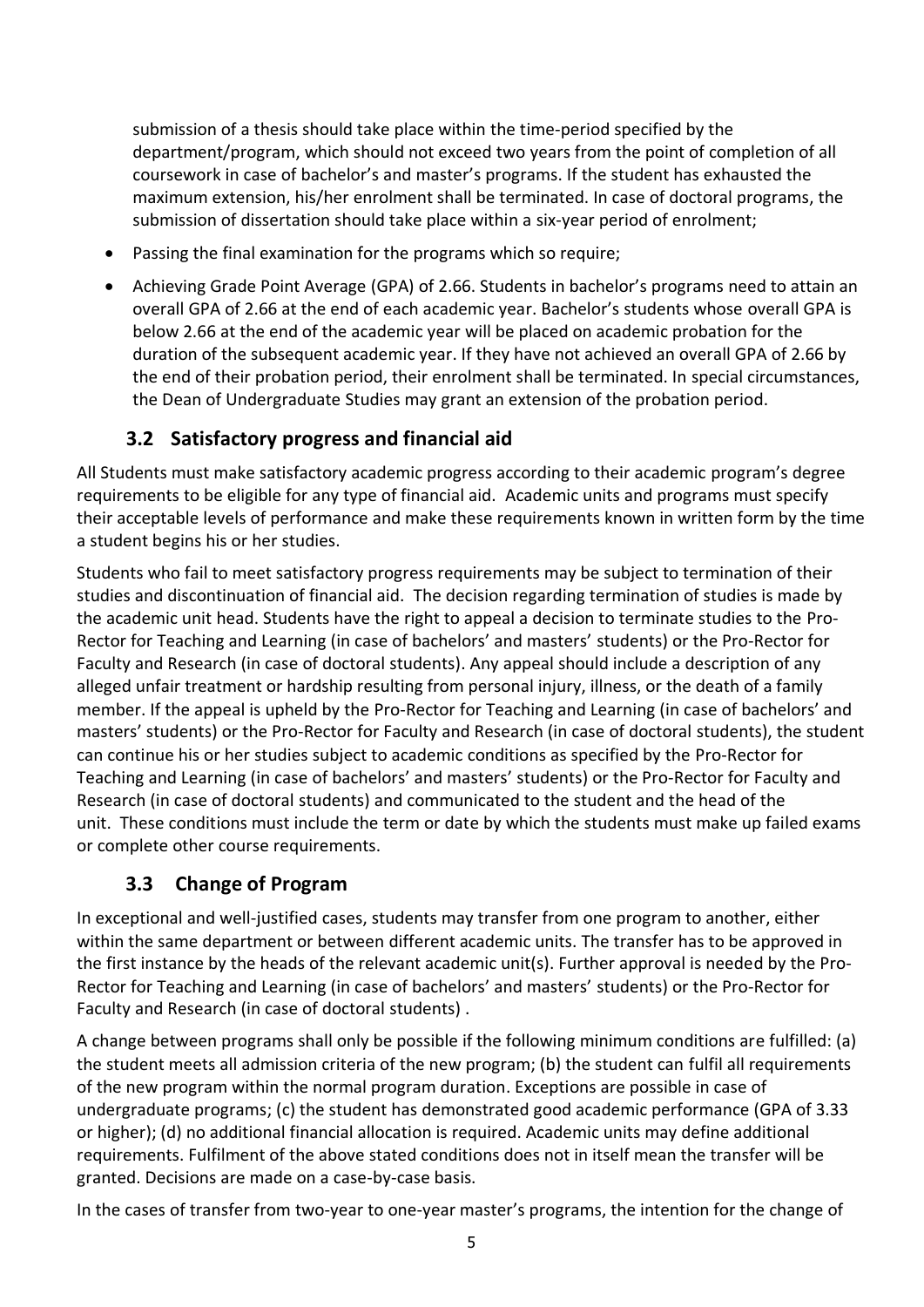program must be requested in written from the unit head before the  $31<sup>st</sup>$  of October. Following the request for the change of program within the same unit, the unit has two weeks for reaching a decision which will be delivered to the student in writing. In the case of transfer between different units, the original unit coordinates the process with the receiving unit. If granted, the student will receive a conditional transfer approval which will become unconditional upon the completion of first term and required GPA performance.

In case the approval is not granted in the first instance, the student has two weeks from receiving a negative answer from the department for filing an appeal to the Pro-Rector for Teaching and Learning (in case of bachelors' and masters' students) or the Pro-Rector for Faculty and Research (in case of doctoral students). In making the decision, the Pro-Rector for Teaching and Learning (in case of bachelors' and masters' students) or the Pro-Rector for Faculty and Research (in case of doctoral students) will assure that a consistent approach is applied across the University.

# **4 Coursework, examinations and grading**

Learning in each course taught in University degree programs is assessed and graded by means of examinations and/or graded course work. The form (e.g., open book, closed book, take-home, restricted examination) and the criteria of assessment should be specified in the course syllabi which should be made available to students at time of their registration for the course at the latest.

### **4.1.1 Scheduling of examinations and deadlines**

The dates of examinations and the deadlines for assessed coursework due within a given academic term should be specified by the head of unit and communicated to students not later than two weeks after the start of the relevant academic term. Examinations and assignment deadlines should be scheduled in such a manner that students have reasonable time for preparation and recuperation allowing them to demonstrate their knowledge of course materials.

### **4.1.2 Content and forms of examinations**

The content of graded examinations is determined by the course instructor and is subject to approval by the head of unit or a program committee, as appropriate. The following forms of examination are used at the University:

- In **closed book examinations** students are required to prepare their answers in a supervised classroom and are not allowed to consult external materials except those explicitly specified by the instructor prior to the exam;
- In **open book examinations** students are required to prepare their answers in a supervised classroom and are allowed to consult any materials of their choice;
- In **take-home examinations** students do not need to be present in a classroom during the time of preparing their answers.
- In **restricted examinations**, students may not keep or disseminate examination questions after the end of examination.

Examinations may be conducted in writing or orally. In case of written examinations (with the exception of take-home examinations), students must be physically present in the classroom. In case of oral examinations, student's presence is required as a rule, but in exceptional circumstances, the head of the department/program or the head of the examination committee may allow for the exam to be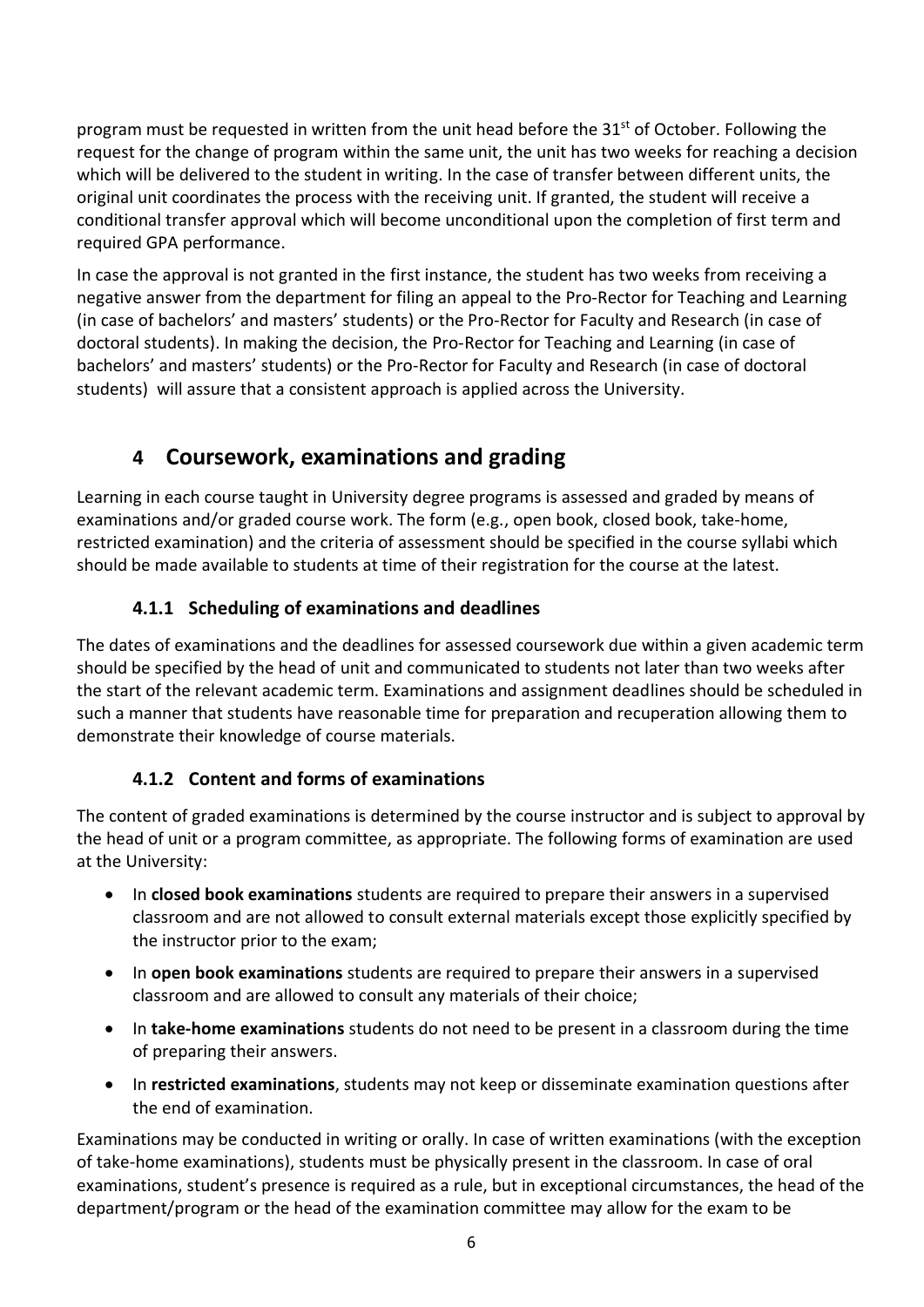conducted remotely through a video connection.

### **4.1.3 Anti-plagiarism software**

University faculty may use anti-plagiarism software to check the originality and authenticity of theses, dissertations, exam papers and other written assignments. Students acknowledge this in the process of their enrolment and matriculation, as well as the fact that their work will be stored in the antiplagiarism software database.

### **4.1.4 Grading**

Examinations and coursework are graded in accordance with the University Grading Scheme (Annex 2) and the University Grading Rubric (Annex 3).

Term/module and cumulative grade point averages (GPA) are calculated by weighing grade points by the corresponding credit numbers. The thesis grade counts toward the GPA by using the same formula, that is, it is weighed by the credit number assigned to the thesis.

Grading should be completed and communicated to the SRO within one month of the examination or assignment deadline or by the deadline specified in the CEU Academic Calendar, whichever one is sooner.

The overall grade for the course is based on requirements specified in the course syllabi. Course syllabi also provide clear information on how course requirements are evaluated and how they contribute towards the final grade. For each separately graded requirement (e.g., paper, exam) grades are communicated to the students in a timely manner.

### **4.1.5 Feedback**

The students are entitled to receive reasonable and timely feedback on their performance in course work and exams. Timely feedback means not more than ten working days after a report, essay or oral presentation has been made, except in extraordinary circumstances (illness, protracted absence, etc.). In these cases, faculty should communicate to their students and the Unit Head when they will be able to submit their feedback.

### **4.1.6 Retakes**

### **For master's and doctoral students:**

Master's and doctoral students who fail to achieve the minimum pass grade during an examination or for course work are allowed one retake in case of mandatory exams or courses. Degree Program Specifications regulate the possibility of a retake in case of elective courses. The form of retakes should be the same as, or similar to, the form of the original examination/assessment.

If more than one examination or assignment is failed during a given academic course, granting a retake is at the discretion of the head of department or program. In granting a retake, the size and the significance of the failed courses as well as the severity and the circumstances of the failure should be taken into account.

A satisfactory retake means the demonstration of a passing performance. The maximum grade allocated in a retake assessment is "RP" (2.33 grade points). Doctoral programs may define a higher minimum passing grade for the comprehensive exam retake in their doctoral regulations.

Only one retake is allowed for any given course. A failure to pass all permitted retakes means failing the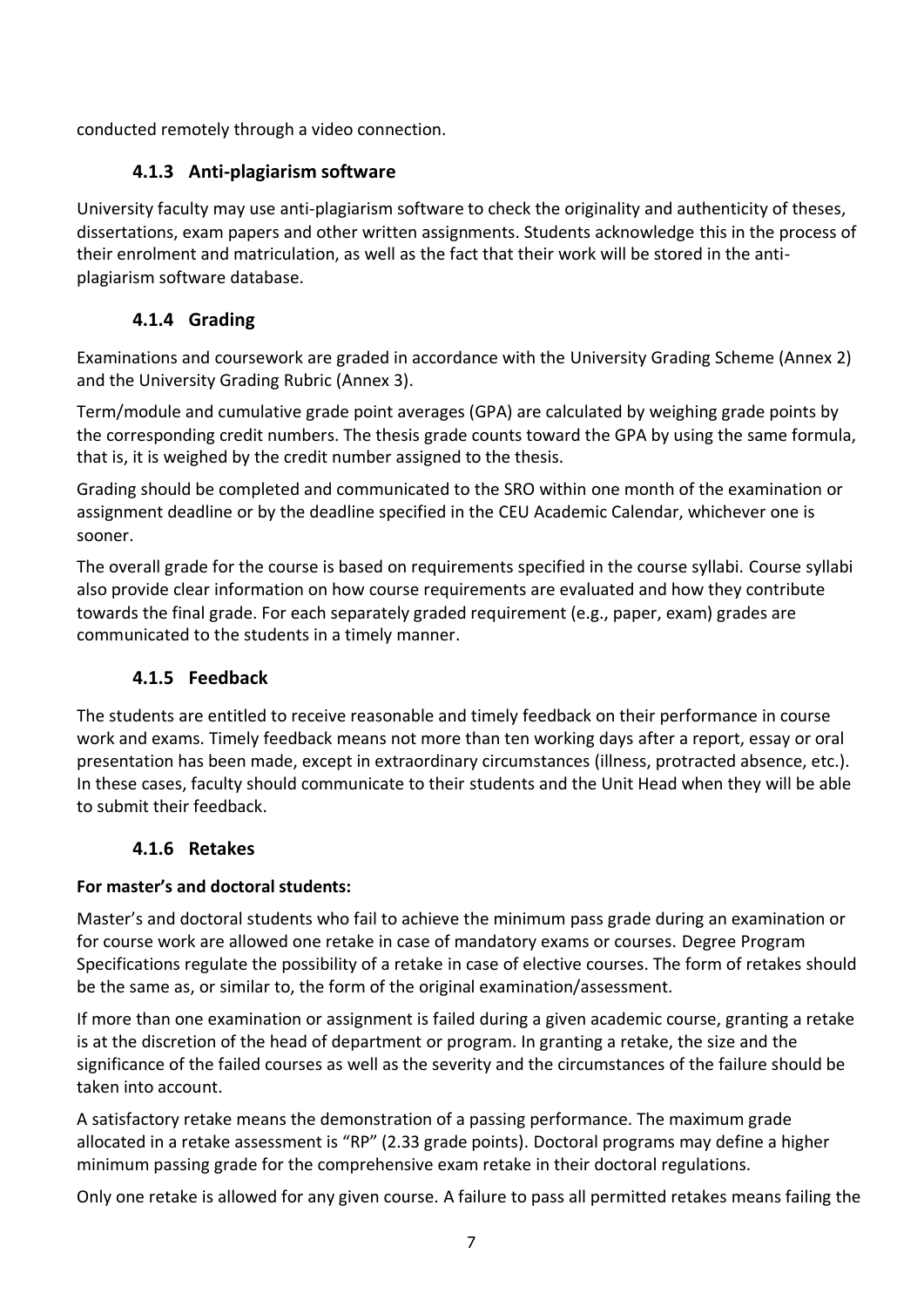course.

If a student fails all permitted retakes of a mandatory course, their enrolment should be terminated, since the student will not be able to fulfil the degree requirements without the course in question.

### **For undergraduate students:**

If an undergraduate student fails a mandatory course, they can request a retake. The grade for the retake is the grade for the course. The highest possible grade for the retake is B+.

The form of the retake is decided on by the course instructor(s). The retake will cover the entire material of the course, making sure the student has the requisite knowledge to continue their studies. If a written exam, it cannot be longer than two hours. If a written assignment, it cannot be longer than 150% of the longest written assignment in the course itself. If an oral exam, it cannot be longer than 150% of the longest oral assessment in the course itself.

There is no second retake, but the student can appeal the grade for the retake with the Dean of Undergraduate Studies.

If a student fails the retake, they must take the course again the following year. They may continue with courses that do not have the mandatory course as a pre-requisite.

With the approval of the instructor and the program director, the student may also find an equivalent summer course to take instead of the mandatory.

Degree Program Specifications regulate the possibility of a retake in case of elective courses.

### **4.1.7 Retention of examinations and graded assignments**

The Departments and programs should keep examinations and other submitted coursework on file for the minimum of one year. During this period, students have a right to inspect their own examinations and other submitted coursework.

## **4.2 Theses and dissertations**

All University degrees require submission of a written bachelor's thesis, master's thesis, or doctoral dissertation, unless specified otherwise in the relevant accreditation documents and Program Specifications.

All bachelor's and master's theses are examined by examiners appointed by the head of unit or program within two months of their submission. For programs that include a thesis defense, the defense regulations are defined by the respective academic unit. The minimum passing grade for a bachelor's and master's thesis is C+ (2.33 grade points).

Doctoral dissertations are defended in accordance with the doctoral regulations of the respective program.

Every program should specify policies concerning re-submission or late submission of theses and dissertations.

## **4.2.1 Electronic Theses Database**

For fulfilment of graduate degree requirements, theses and dissertations must also be submitted in electronic format utilizing the Electronic Theses and Dissertations (ETD) Guide. Theses and dissertations stored in the ETD collection will be made available on the Web through the Library catalogue in full compliance with pertinent copyright laws.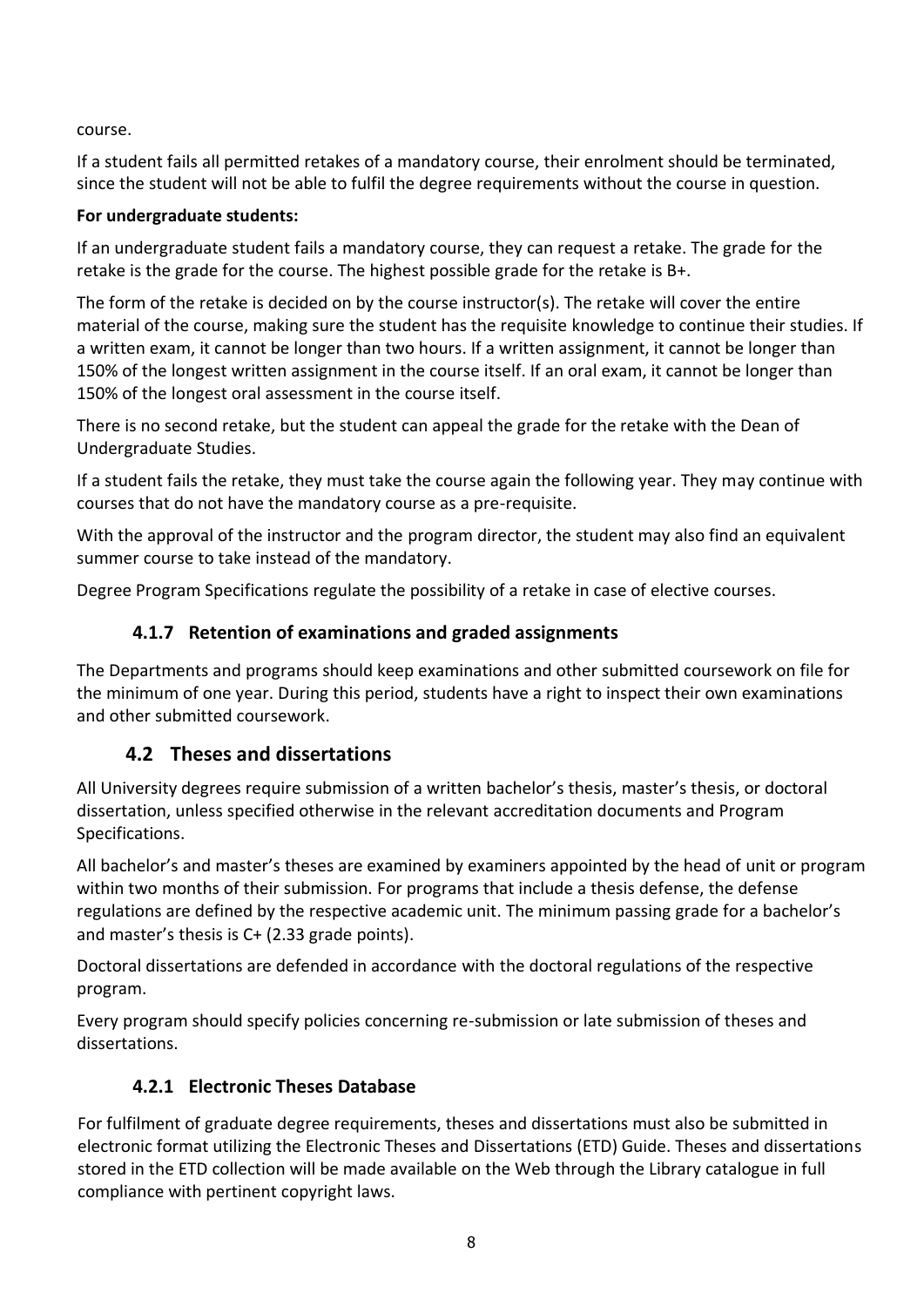### **4.2.2 Restrictions regarding the electronic availability of bachelor's and master's theses and doctoral dissertations**

The University may – as an exception – decide not to publish in electronic form a bachelor's or master's thesis or a doctoral dissertation for a period not exceeding two academic years – or not to publish such thesis in integral, rather in a redacted form, if

(1) there are well documented and convincing reasons to believe that such publication would actually or potentially result in threatening the life, health or well-being of the author or another individual, or

(2) if the author proves to the satisfaction of the Pro-Rector for Teaching and Learning (in case of bachelors' and masters' students) or the Pro-Rector for Faculty and Research (in case of doctoral students)that publishing the thesis or dissertation in electronic form by the University would prevent its publication with a leading academic publisher.

Redaction shall be preferred in the first of the above two cases over non-publication. The author of the thesis or dissertation shall submit a written application for non-publication or redaction to the Pro-Rector for Teaching and Learning (in case of bachelors' and masters' students) or the Pro-Rector for Faculty and Research (in case of doctoral students), setting out reasons for the above. The Pro-Rector for Teaching and Learning (in case of bachelors' and masters' students) or the Pro-Rector for Faculty and Research (in case of doctoral students) shall decide on the question of the (non-) publication/redaction based on a written recommendation of the thesis supervisor and of the doctoral committee in case of doctoral dissertations.

Restricting electronic publication of a doctoral dissertation in excess of two years is not possible, in case of a bachelor's and master's thesis it must be approved by the Senate and such decision may be based only on proof that the threats initially leading the Pro-Rector for Teaching and Learning (in case of bachelors' and masters' students) or the Pro-Rector for Faculty and Research (in case of doctoral students) to decide on restricting the publication have materialized or are continuing.

### **4.2.3 Transfer of credits**

Course credits may be transferred in accordance with the CEU Credit Transfer Regulations (Annex 1).

### **4.2.4 Concurrent enrolment in degree programs**

Concurrent enrolment in two full-time CEU degree programs is not possible. In case of concurrent enrolment in two degree programs, of which one is part-time and one is full-time, students should be allowed extra study time (one to two terms) to complete their coursework. Students enrolled in two part-time programs may also choose to avail themselves of extra study time if desired.

### **4.3 Final examination**

The final examination assesses the knowledge, skills, and abilities requisite to the award of the degree, as well as the ability to apply these knowledge, skills and abilities in practice.

### **4.3.1 Form and period of final examination**

The form of the final examination is specified in the Program Specifications. Normally, the Student shall defend his or her thesis before the Final Examination Board, and answer questions concerning specific topics related to the thesis.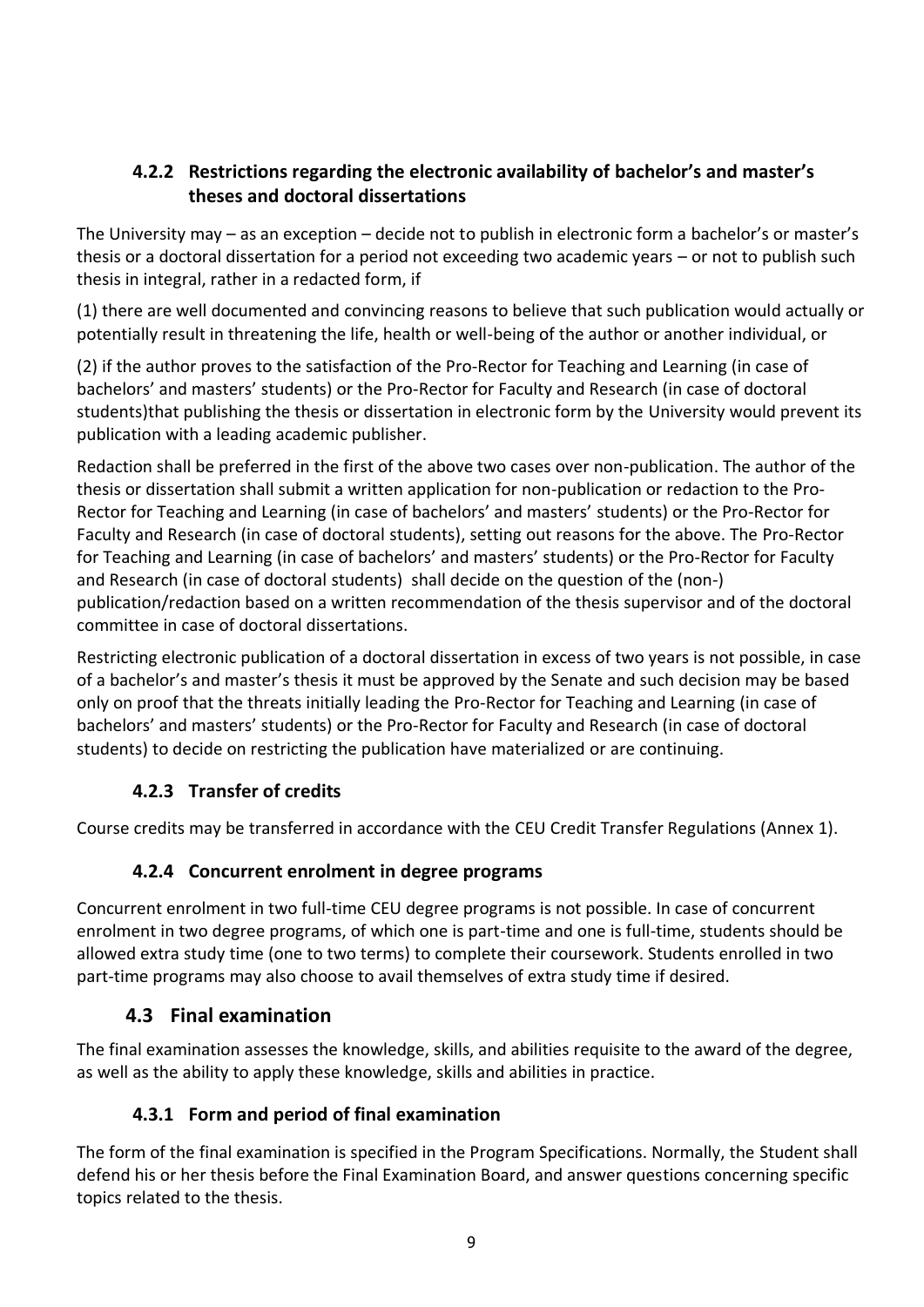Students are allowed to take the final examination only if they have satisfactorily completed the coursework and submitted a written thesis.

The final examination shall be taken in the final examination period determined by the department/program.

Final examination requirements, including assessment criteria, shall be announced by the end of the term preceding the final examination.

### **4.3.2 Final Examination Board**

The final examination is taken before a Final Examination Board.

The Final Examination Board consists of a chair and at least two other members. At least one member of the Final Examination Board shall be a senior faculty member. The chair and members of the Final Examination Board will be appointed by the head of unit.

After members of the Board assess the student's performance, the Board retires to establish the grade by voting, if necessary. In case of a tied vote, the chairperson has a casting vote.

Final examinations shall be documented in the form of records which, upon signature by the chair and the other members of the board, will be filed with the Student Record Office.

### **4.3.3 Final Examination Results**

Final examination results shall be calculated on the basis of grades obtained during the final examination plus the grades obtained for the thesis, in conformity with the degree requirements and the curriculum.

### **4.3.4 Retake of Final Examination**

The final examination may be taken after the end of student registration period, with no deadline specified, in accordance with the prevailing program requirements.

Students failing the final examination have the right to retake it once.

The final examination may be retaken during the next final examination period or during an extra final examination period. At the request of the candidate, a retake of the final examination may be approved by the head of department or program in the same period as the first attempt.

### **4.4 Mitigating circumstances**

Unforeseen personal circumstances (such as a medical or family emergency or an accident) may prevent a student from fulfilling course or program requirements.

In such cases, the student should inform the head of unit/program at the earliest opportunity as soon as the adverse circumstances become known. The student should provide an explanation of the personal circumstance, enclose relevant evidence (e.g., medical or police report), and explain how his or her academic activities and performance are affected by these circumstances.

The head of unit shall make a reasoned decision on mitigation (e.g., rescheduling examination or assignment deadline, waving the penalty for late submission, substituting course requirements, etc.) through a fair process that respects the student's privacy and the academic integrity of the program.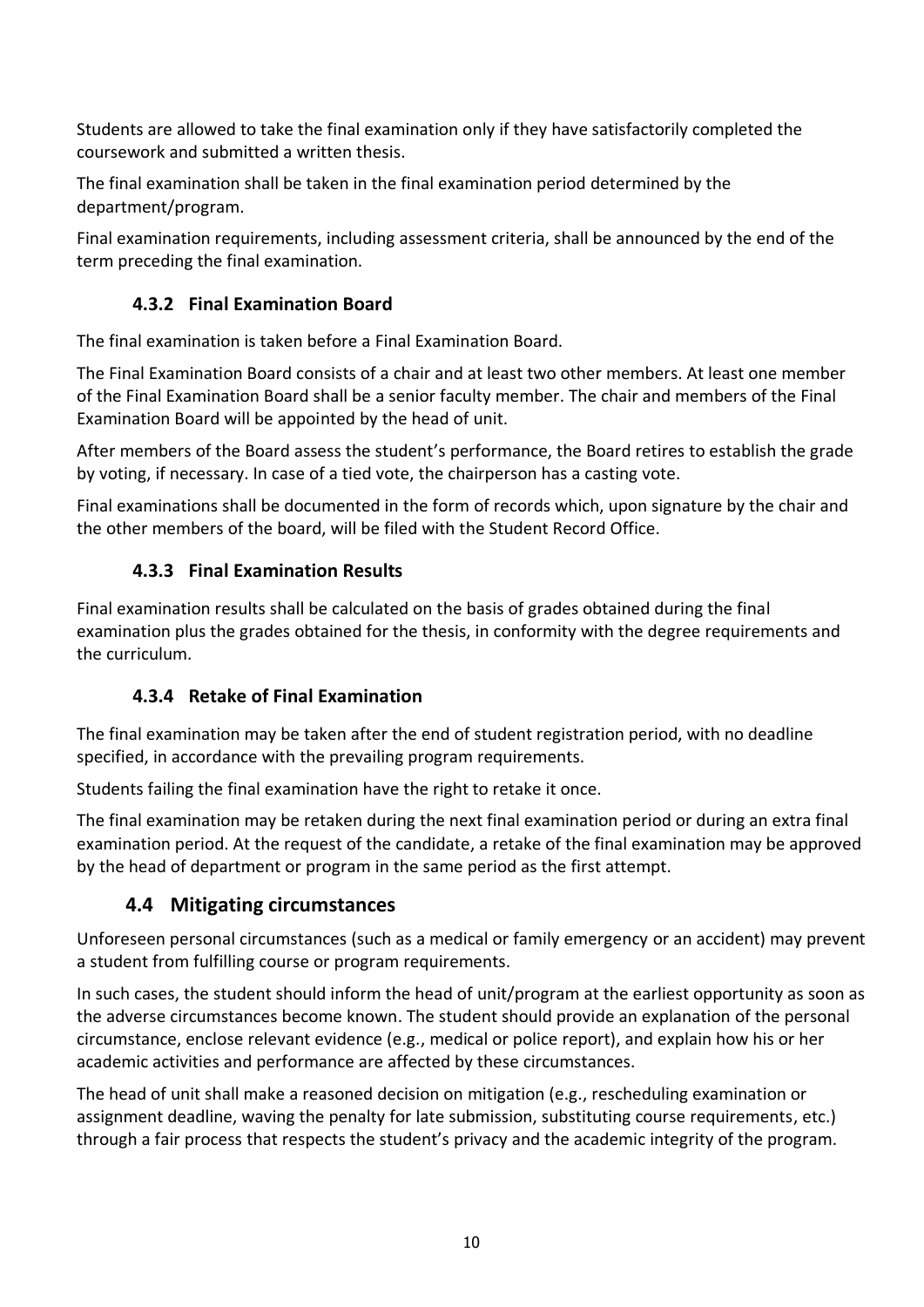# **5 Leave of absence**

Requests for a leave of absence can be made only after the successful completion of the first term of studies with the exception of personal circumstances. In case of personal circumstances (illness, childbirth, accident) that do not permit the student to study, s/he may request a leave of absence at any time after registering for a degree program, i.e., before the completion of the first term of studies. Retroactive requests for a leave of absence are not possible.

For bachelor's students, all requests for the leave of absence should be forwarded to the program director. For master's students, all requests for the leave of absence should be forwarded to the head of unit. The program or unit head makes a decision based on the student's circumstances and the nature of the program. If the request is approved, the head of unit notifies the Students Record Office, which changes the student's status to 'leave of absence'.

In the exceptional case that a student announces that he/she does not intend to study in the next term, or fails to register for courses, then his/her student status shall be automatically suspended (i.e. leave of absence in the academic records system) for a maximum of two terms. The Student Records Office will communicate this change to the department after the end of the add/drop period.

The student may request a leave of absence on several occasions. However, the maximum total duration of all leaves of absence (granted to a student in one or several instances) for students at any degree level is two academic years. If the student has exhausted the maximum leave of absence period and does not re-enrol, his/her enrolment shall be terminated.

### **5.1 Parental leave**

Student parents can ask for an additional year of leave of absence (i.e., in addition to the two academic years stipulated above) to cover parenting duties by notifying their departments and the Dean of Students. For details, please see "[Student Parents](https://ceuedu.sharepoint.com/sites/studentparents/SitePages/Student-Pregnancy-and-Parent-policy-and-types-of-parental-leave.aspx)" section of the Dean of Students website.

### **5.2 Maternity leave**

Students who are due to give birth or who will be the primary caregiver for the adopted or fostered child will receive 6 months of maternity leave at the time their child is born, adopted or fostered. During this leave, the student will continue to receive health insurance. The student needs to inform their departments and present documentation of their child's (expected) birth, adoption or fostering to the CEU Medical Center.

### **5.3 Partner leave**

Students whose partner has given birth may take 1 (one) month of partner leave. if the student is covered by health insurance, CEU will extend this coverage for an additional month. The student enrolment status will be extended for this purpose. The student needs to inform their departments present documentation that their partner has or is expecting to give birth to the CEU Medical Center.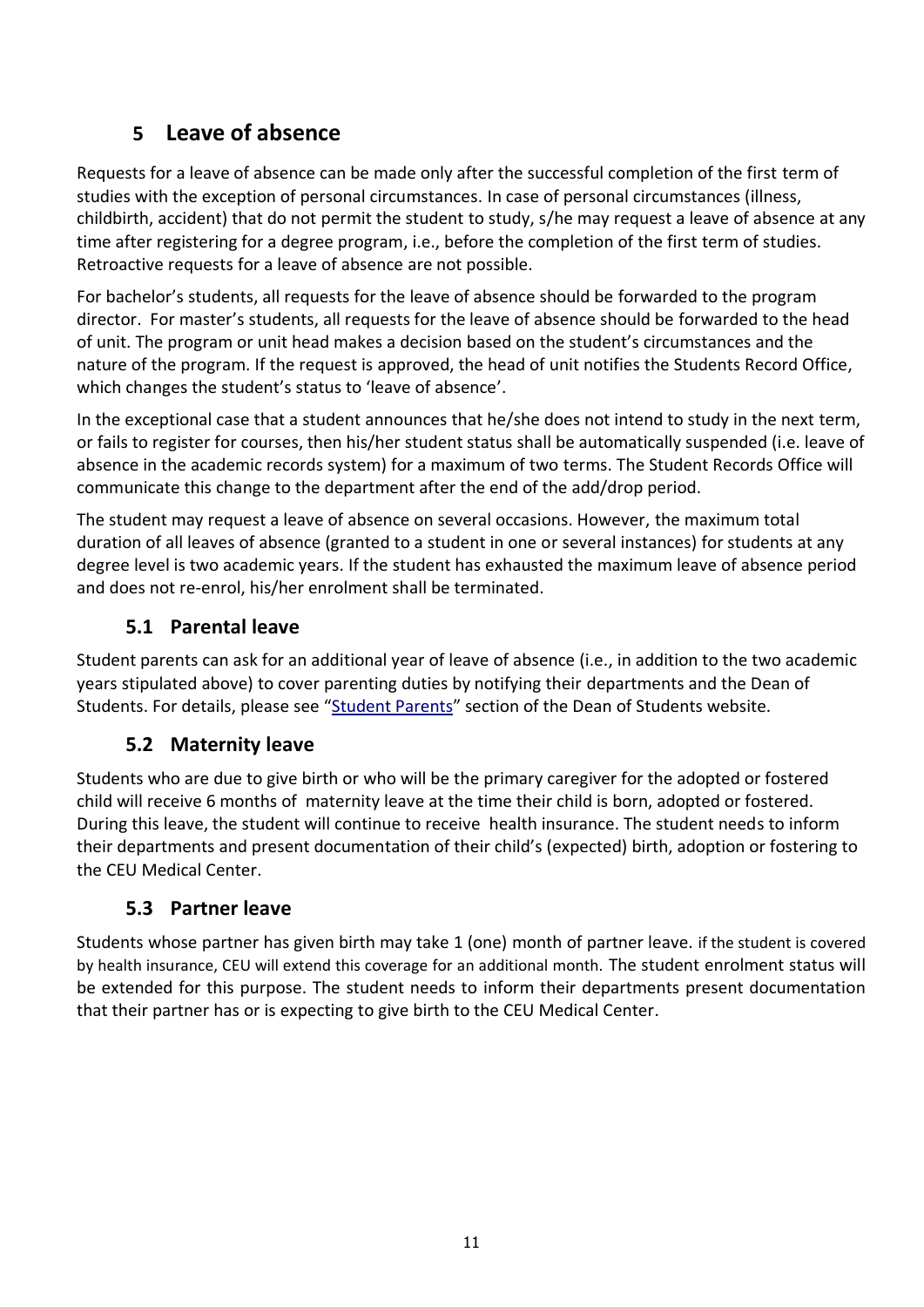# **6 Unsatisfactory record, unsatisfactory conduct and discipline**

### **6.1 Disciplinary and Grievance Committees**

The Disciplinary and Grievance Committees of the Senate enforce the regulations of the University concerning matters of discipline and ethical conduct.

### **6.2 Regular attendance**

More than a week of unjustified absence – meaning absence without notice, or absence without approval – noted by an instructor and the unit or program head, may result in the immediate suspension of financial aid. The decision is made by the unit or program head. Normal courses of appeal are applicable to this case as well.

## **6.3 Termination of studies due to unsatisfactory record**

The head of unit may decide to terminate the student status of students whose academic record falls below the academic standards set up by this Policy, other applicable policies or the relevant Program Specifications.

The head of unit should immediately notify students and the Student Record Office about the decision to terminate the student status and give the reason for this decision. A Student has the right to appeal such a decision to the Pro-Rector for Teaching and Learning (in case of bachelors' and masters' students) or the Pro-Rector for Faculty and Research (in case of doctoral students) within two weeks of being informed. The request should contain appropriate grounds for the appeal, such as procedural mistakes or unfair treatment, and should specify the expected outcome of the appeal. If the appeal is upheld, the student will be permitted to continue his or her studies, which may be subject to specific academic conditions which, if not fulfilled by the date specified, will result in the automatic termination of the student status. The student's status remains enrolled until the final outcome of the appeal is determined.

# **7 General complaints**

Students have the right to lodge formal complaints on issues that they deem to fall under the authority of this document. Students are encouraged and expected to find less formal ways of redressing alleged wrongdoing, noncompliance with University rules or other offensive acts. Ideally, students should first discuss the problem with officials in a supervisory position (e.g., Head of Unit or Program Director, Dean of Students, Dean of Undergraduate Studies, Pro-Rector for Teaching and Learning (in case of bachelors' and masters' students) or the Pro-Rector for Faculty and Research (in case of doctoral students) ).

Formal written complaints should be addressed to the head of unit, to any member of the Disciplinary Committee, the Pro-Rector for Teaching and Learning (in case of bachelors' and masters' students) or the Pro-Rector for Faculty and Research (in case of doctoral students) or the Rector.

# **8 Student records**

Students registered at the University have the right to review their educational records. This ordinarily includes admissions material, electronic transcripts, examinations and other information on individual academic progress, plus notes on disciplinary action, or written complaints and the official correspondence relating to these fields. A student who wishes to examine these records should make the request in writing at the relevant office, indicating which records are to be examined. If students wish to obtain photocopies of any part of their records, they must turn to the responsible person.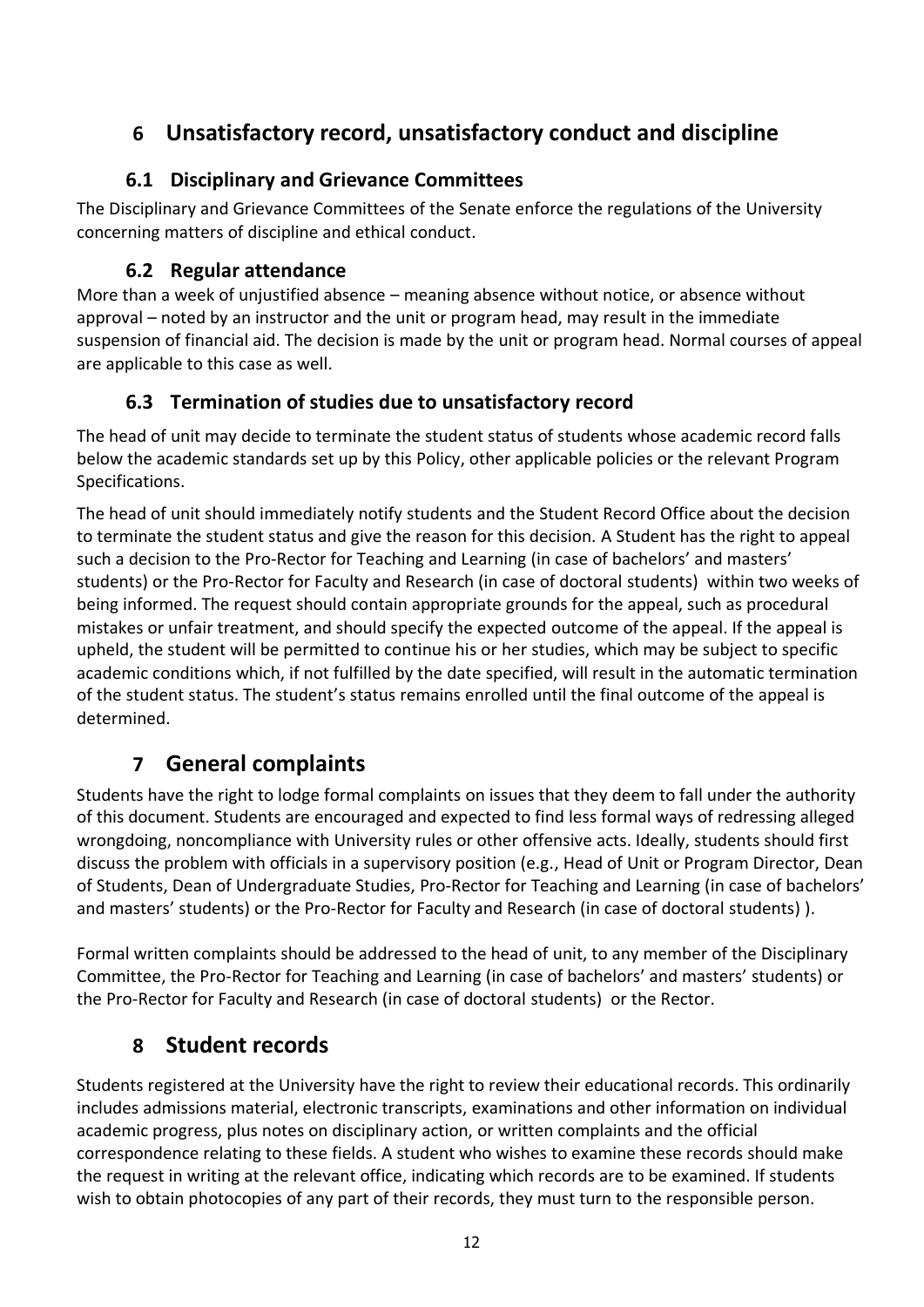Student records are to be kept in confidential files and may be consulted only by official persons with proper authorization. To protect confidentiality, students must show a valid ID card and / or passport to obtain their records.

# **9 Electronic transcripts**

The University uses electronic grade books (hereinafter transcripts). The keeping of transcripts is subject to the regulations below.

### **9.1 Transcripts shall contain the following data:**

a) student's identification data (name, name at birth, place and date of birth, mother's name at birth);

b) name and location of the University;

c) enrolment particulars, student identity number;

d) name of the academic unit, name of the degree;

e) courses (units of the curriculum) taken in the course of study, listed by academic term along with the assigned credits, as well as grading information;

f) information about the thesis or dissertation, as well as verification of its completion/grading information;

g) information on the final examination (if applicable);

h) record of transfer credits of previous studies;

i) serial number of the document.

### **9.2 Rights regarding transcripts, and the regulations of entering records in transcripts and the university information system (SITS)**

Only personnel who are authorized to enter records in transcripts as per points 9.2.1-9.2.5 below shall do so, and in that capacity only. Corrections to transcripts shall only be performed by personnel who are authorized to make such entries. Both records and corrections shall be tracked and verified through the personal login of authorized personnel.

### **9.2.1 Student rights:**

a) Students shall not enter records in their transcript.

b) Students shall view their unofficial transcript at any time during their enrolment by means of their personal code.

### **9.2.2 Teaching staff rights:**

a) Teaching staff members are authorized to enter grades in SITS in the given term.

b) Teaching staff members may check the grades in transcripts, and in case of administrative errors, they can initiate correction with the departmental coordinator or with SRO.

### **9.2.3 Unit/program coordinator rights:**

a) Coordinators are authorized to enter grades in SITS in the given term. In this capacity, they shall make records in transcripts about the satisfactory completion of the requirements of any course/academic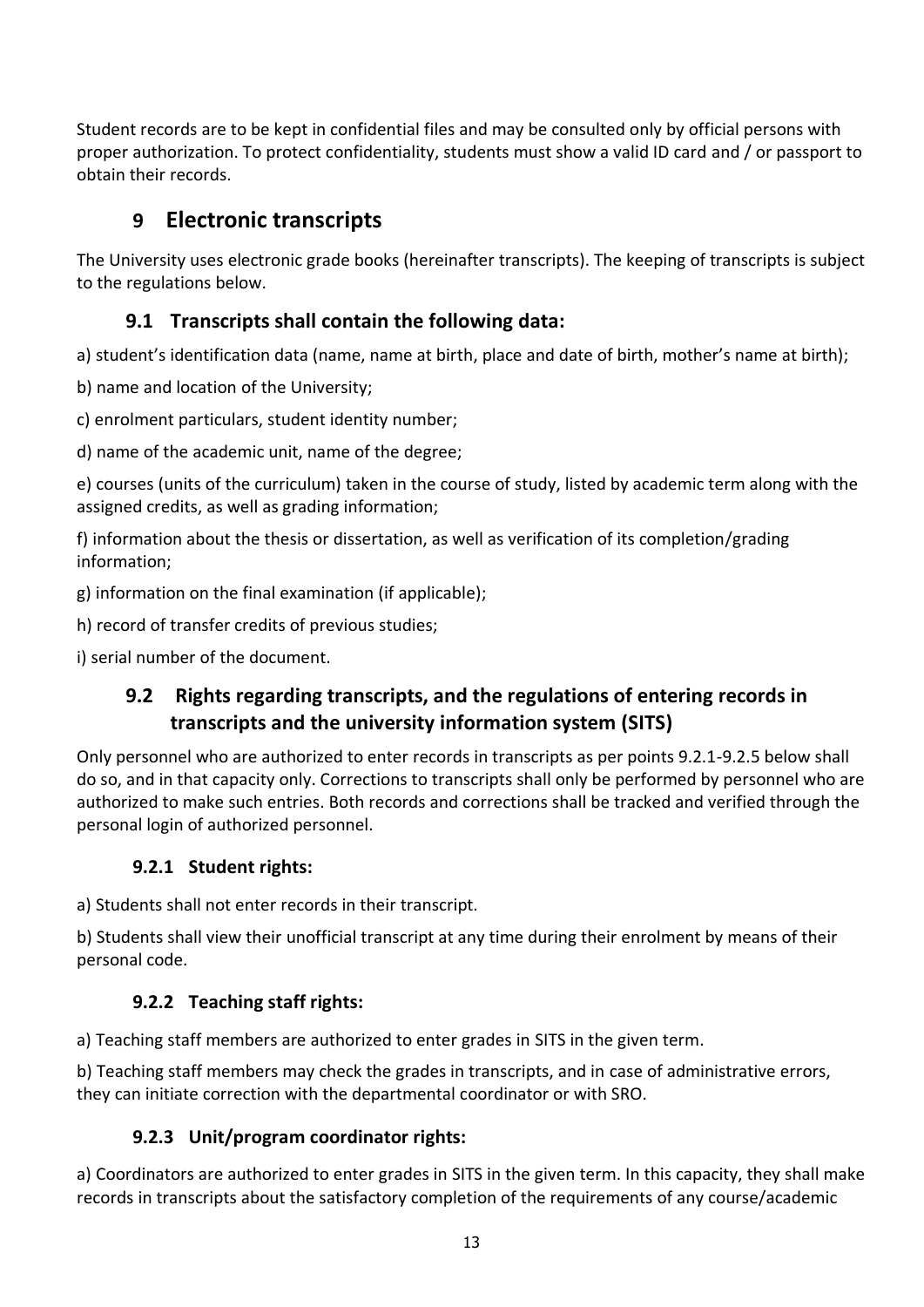unit by the students who are registered for them.

b) Coordinators may check the records of the courses in their scope of responsibility, and may modify grades only in case of administrative errors.

### **9.2.4 SRO rights:**

9) After the end of an academic term – once all the grades are entered, the number of credits registered for and earned by students, and the GPA (Grade Point Average) is automatically recorded in their transcript as per the result of the automatic GPA calculation function of the system. The authenticity of data and any change to them can be tracked and verified by SRO.

b) After the grade submission deadline of the last term has passed, students' grades and credits are checked by the SRO. When all the necessary credit and grade requirements are successfully fulfilled, the SRO acknowledges that by changing the students' status to Graduated in SITS. Upon changing the students' status to Graduated a log is created in the database. The log contains the exact date and time of the transfer and the name of the person who carries out the transfer.

### **9.2.5 SITS operator rights:**

a) SITS operators are not authorized to enter records in transcripts.

b) In special cases (e.g. technical issues) – exclusively at the department's written request – SITS operators may also make records in transcripts. 9.2.6 Checking grades

Students can check their grades in their electronic transcript at any time. Within 14 days of receiving grades, students can contact their departmental coordinator or SRO for any observed administrative error. The entry based on administrative error shall be corrected if the complaint proves justified. Requests of this nature need to be addressed within 14 days. SRO has to address the matter within five days; if required, the registration data have to be modified, if there is no discrepancy, the student should be notified accordingly.

### **9.3 Issuing transcripts in printed form**

In justified cases, students may request a certified copy of the records of their transcript. It shall then be issued free of charge once a term by the University, and at a particular fee for any further copy in that term. The printed document shall contain full information about all studies at the same level at the University. Students may use interim transcripts to prove their participation in a program or the completion of a particular course.

After graduation a student shall be issued their transcript in printed form - along with their diploma, according to the diploma preparation schedule, authenticated with the university stamp and the signature of the SRO staff member. Printed transcripts shall contain full data and all records constituting the legal content of transcripts. In case of parallel study on more than one program at the institution, the transcript shall only be issued upon the completion of the program ending at a later time.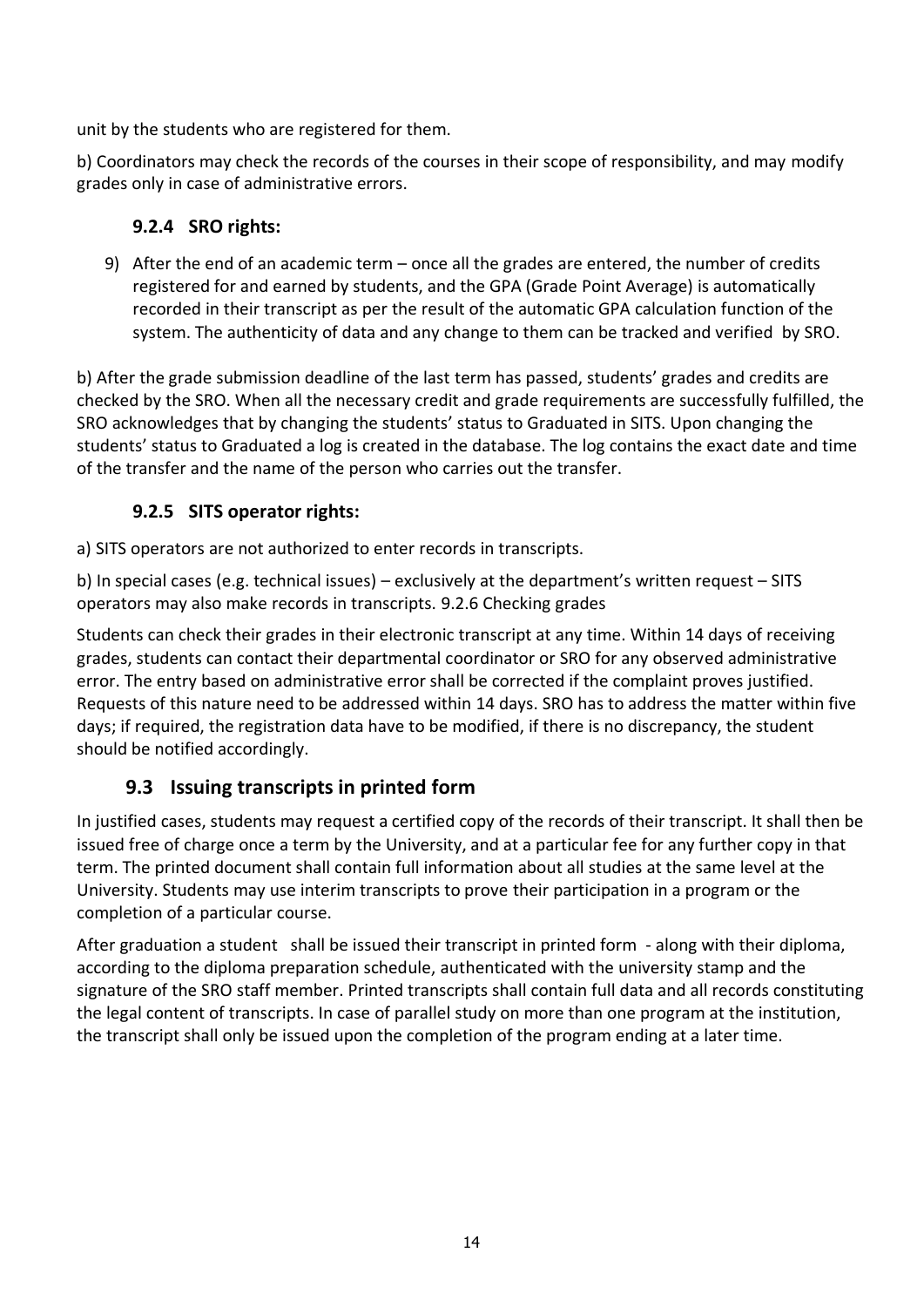# **Annex 1. CEU Credit Transfer Regulations**

**Transfer of academic credits** is the transfer of credits earned at a recognized university or institution of higher education to CEU. CEU visiting and non-degree students who are later accepted to a CEU degree program can also transfer credits earned at CEU during their non-degree studies to their degree program.

Unless a special credit transfer agreement/regulation applies, students studying for a degree at CEU may apply for a transfer of the specified maximum amount of credits based on their degree level:

- Bachelor's students up to 15 US credits (30 ECTS credits). Additionally, students taking a year abroad module as part of their degree program may apply for transfer of a year's worth of credits (30 US/60 ECTS).
- Master's students in one-year programs up to 8 US credits (16 ECTS credits).
- Master's students in two-year program up to 15 US credits (30 ECTS credits).
- Doctoral students up to 15 US course credits (30 ECTS course credits). Different limits may be established by departmental doctoral regulations for non-coursework program components.

As a general rule, transferred credits must not have been used to satisfy degree requirements for any other degree. However, this rule, as well as the limit of transferred credits, may be modified by (a) special cooperation agreements between CEU and other universities; (b) specific program regulations (if permitted by respective program accreditation); or (c)for undergraduate students upon approval of the Dean of Undergraduate Studies.

Special credit transfer regulations and procedures apply to credit transfer between CEU NY and KEE, and between CEU NY and CEU PU, as described in respective cooperation agreements.

In Erasmus programs, credits earned at the partner institutions are transferred as described in the respective cooperation agreement. In this case, students should consult the Erasmus coordinator and their department prior to their departure for the completion of the relevant learning agreement document.

All credit transfer cooperation agreements are listed on the CEU website at [https://www.ceu.edu/partnerships/cooperation.](https://www.ceu.edu/partnerships/cooperation)

All transfer of credit requests that are not regulated in special cooperation agreements are subject to the approval of the Dean of Undergraduate Studies (in case of bachelors' programs), the Pro-Rector for Teaching and Learning (in case of masters' programs), or the Pro-Rector for Faculty and Research (in case of doctoral programs) upon a recommendation by the head of the relevant department or program.

When credit transfer occurs within two or more CEU degree programs, it is referred to as 'doublecounting'. Double counting of academic credits means awarding credit for same courses in different CEU degree programs. Double counting differs from credit transfer in that double counted credits apply towards the completion of multiple degrees at CEU. Credits may be double counted in case of an overlap in graduation requirements in degree programs that a student is concurrently or subsequently enrolled in. Double counting of credits should be approved by the Head of the Department and the Pro-Rector for Teaching and Learning. The credits of the first degree must have been earned not more than four years prior to the year of enrolment into the second degree.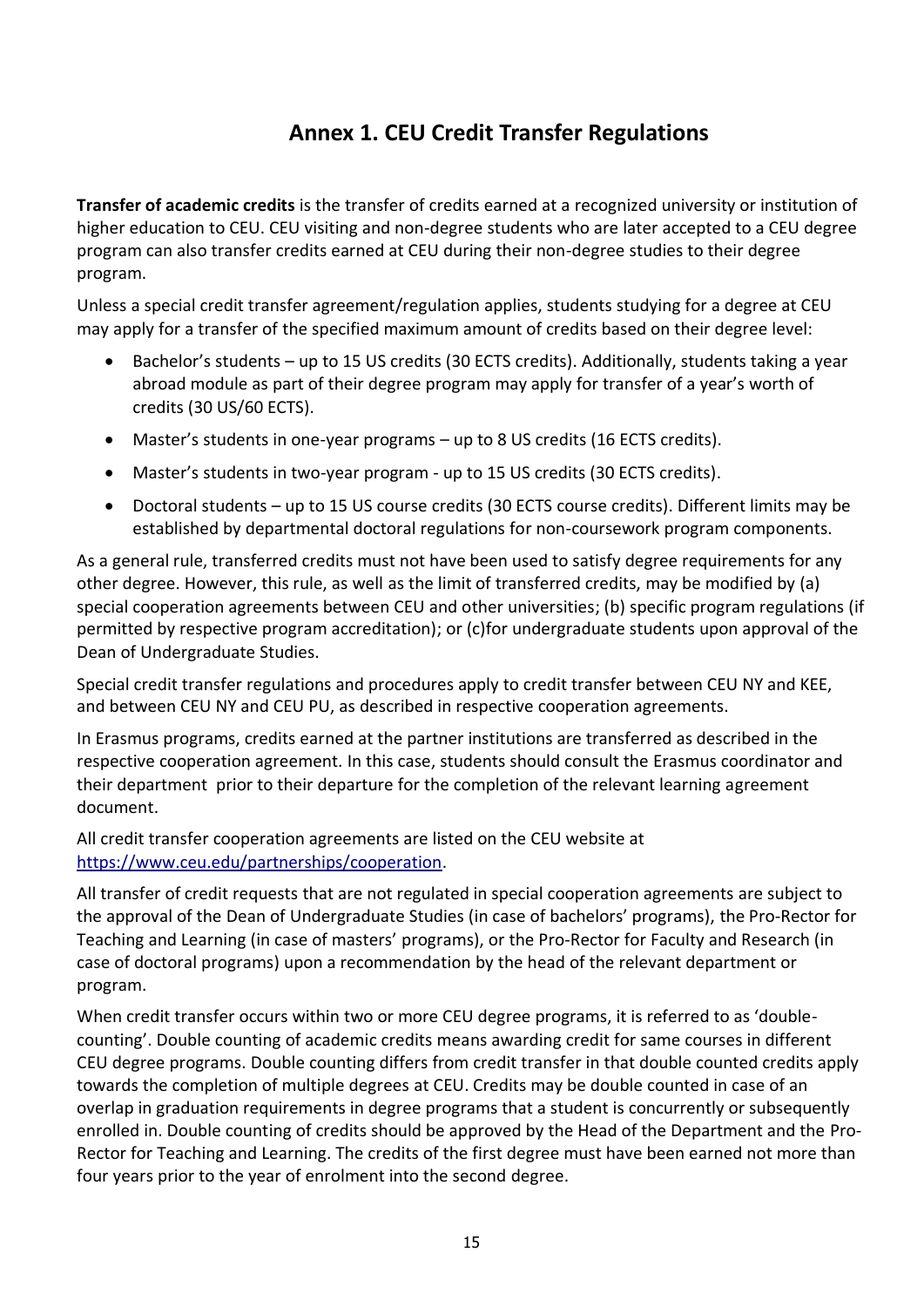#### **Transfer of credit is subject to the following criteria:**

#### **For all degree levels:**

- *1) The credits must have been granted by a regionally accredited US institution, a recognized university listed by the Database of External Quality Assurance Results (DEQAR) <sup>1</sup> ,, or, in case of institutions that are not based in the US or in the European Higher Education Area, by an institution accredited by the officially recognised quality assurance and accreditation agency in the country where it is based*
- 2) The student must have earned a grade of B (C or D in ECTS grading system) or a "pass" grade if *the course has been taken for pass/fail*
- *3) Credits can be transferred for a course of good quality that is deemed relevant to the degree program towards which the credits will be applied*
- *4) The credits must not have been used to satisfy the requirements for any other degree, except for instances regulated in this policy*
- *5) Courses delivered in distance education, accelerated or standard modes of delivery can be considered for credit transfer*
- *6) As a rule, transferred credits should form a part of registered degree program curriculum. Credits earned in non-degree programs (e.g., summer schools) may be considered for credit transfer if they meet the additional conditions outlined in the section 'Transfer of non-degree credit'.*

### **Additional criteria for transfer of credit at bachelor's level:**

- 1) *The credits must have been earned not more than four years prior to enrolment at CEU*
- 2) *Courses must be in subjects similar to those offered by CEU programs subject to approval of the program director*
- 3) *Credits may not duplicate credits the student has earned or will earn at CEU, nor can they duplicate other transferred credits*
- 4) *Foreign language courses can be considered for credit transfer subject to approval of the program director*

### **Additional criteria for transfer of credit at master's and doctoral level:**

- 1) *The credits must have been earned not more than six years prior to the year when the CEU degree will be conferred*
- 2) *The course must be at a graduate level (i.e. part of registered the curriculum of a graduate (master's /doctoral) level program)*

### **Transfer of non-degree credits**

A maximum of:

- 2 US credits (4 ECTS credits) for one-year master's programs
- 4 US credits (8 ECTS credits) for two-year master's and doctoral programs
- 8 US credits (16 ECTS credits) for bachelor's programs

can be transferred to a CEU degree from non-degree programs (e.g. summer schools) if they meet the following **additional** conditions:

<sup>1</sup> https://www.eqar.eu/qa-results/search/by-institution/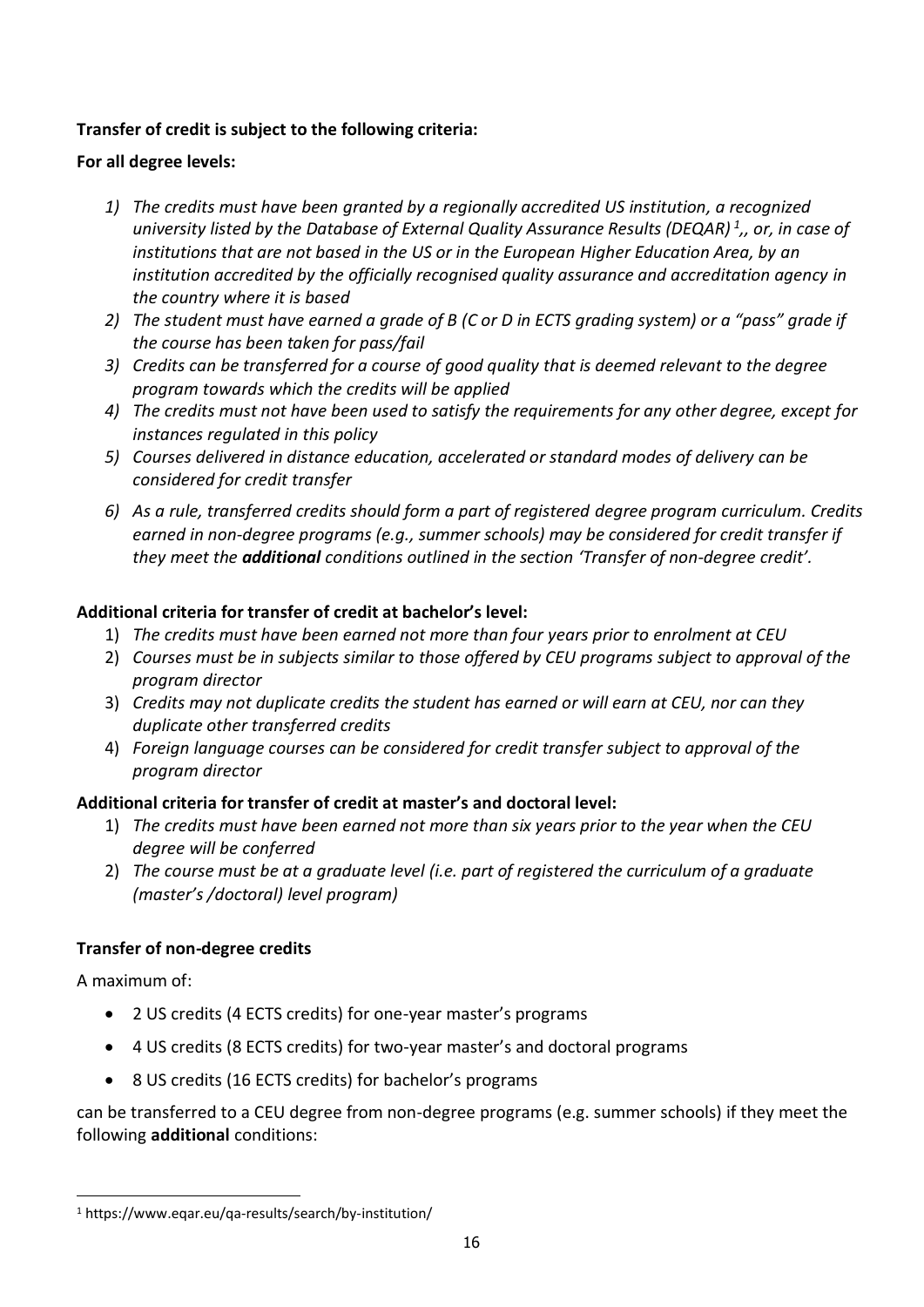- *1) The credits fall within the maximum overall transfer credit limit stipulated in this policy*
- *2) The credits are not used to satisfy mandatory degree requirements*
- *3) The number of classroom hours per credit is in line with the CEU credit hour assignment policy (1 credit = 600 minutes for master's and doctoral programs and 1 credit = 720 minutes for bachelor's programs). With the approval of the head of the department or program, missing classroom hours may be supplemented by supervised independent study equivalent to no more than 0.5 credits*
- *4) Course learning outcomes are equivalent to a comparable CEU course and assessment of learning outcomes is of equivalent rigor. This should be confirmed by the head of the relevant department or program in a recommendation letter submitted to the Dean of Undergraduate Studies (in case of bachelors' programs), the Pro-Rector for Teaching and Learning (in case of masters' programs), or the Pro-Rector for Faculty and Research (in case of doctoral programs) (see the section on Application Procedure).*

#### **Exemptions**

In exceptional and justifiable cases, individual departments/programs may establish additional criteria for the transfer of doctoral level credit, subject to approval of the respective doctoral committee. Such criteria must be announced on the program website.

The Dean of Undergraduate Studies (in case of bachelors' programs), the Pro-Rector for Teaching and Learning (in case of masters' programs), or the Pro-Rector for Faculty and Research (in case of doctoral programs) may grant requests for exemptions from this policy based on the recommendation of the head of the department or program (for example, a department could request that a student in an oneyear master's program be granted more than eight transfer credits).

#### **Application Procedure**

- Applications for transfer of academic credit must be submitted to the Student Records Office before the beginning of the registration period.
- Applicants are encouraged to contact the department/program coordinator/ head to determine which of their previous studies and other learning experiences are likely to be relevant
- If seeking credit transfer from another educational institution, an original, official transcript (or official certified copy) needs to be attached, showing the courses and grades achieved.
- A course outline published by the other educational institution also needs to be attached.
- Applicants are responsible for providing all relevant documentation, for example, an official transcript of results, copy of the course structure and outline or syllabus of the course.
- Undocumented applications for academic credit will not be considered.
- All transfer of credit requests are subject to the approval the Dean of Undergraduate Studies (in case of bachelors' programs), the Pro-Rector for Teaching and Learning (in case of masters' programs), or the Pro-Rector for Faculty and Research (in case of doctoral programs)upon a recommendation by the head of the relevant department or program.
- Applicants for academic credit transfer may be required to attend an interview or to undergo additional assessment as the head of the respective academic unit may determine.

The *Application for Transfer of Credit* form can be downloaded from<https://documents.ceu.edu/> and https://sro.ceu.edu/Credit Transfer/

#### **Notification**

Applicants are notified in writing by the Student Records Office about the outcome of their credit transfer application within 15 working days.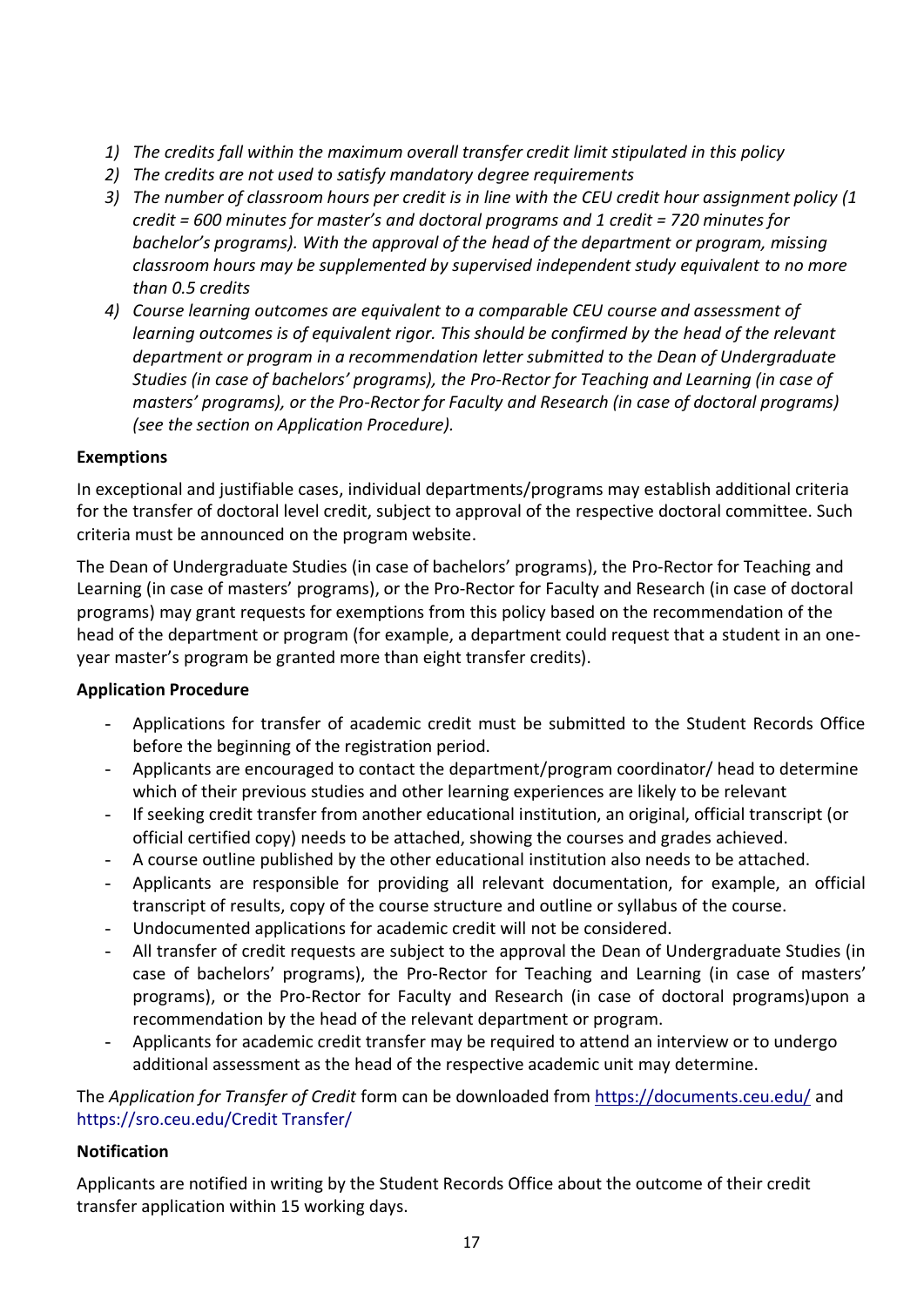#### **CENTRAL EUROPEAN UNIVERSITY-PRIVATE UNIVERSITY**

#### **Application for Transfer of Credit**

#### **Important considerations. Please read carefully!**

- Before applying for credit transfer, please read carefully the CEU Transfer of Credit Policy.
- ⎯ Contact your academic unit prior to submitting the application to determine which of your previous studies and other learning experiences are likely to be relevant.
- ⎯ If you seek to transfer credit from another educational institution, attach an original, official transcript (or official certified copy), showing the courses and grades achieved.
- ⎯ Attach a course outline published by the educational institution from which the credit is being transferred. Remember, we welcome as much detail as you can provide to help us evaluate your request.
- ⎯ You will be notified in writing by the Student Records Office about the results of your transfer of credit request. It takes one to two weeks to process your application. Thanks—and best wishes for success.

| <b>Student Information</b><br>• Mr.<br>$\mathbf{r}$ |                                                                                                                                    |                                                                                                 |
|-----------------------------------------------------|------------------------------------------------------------------------------------------------------------------------------------|-------------------------------------------------------------------------------------------------|
| Last name                                           | First                                                                                                                              | Middle initial                                                                                  |
| Academic unit ____________________                  |                                                                                                                                    |                                                                                                 |
| <b>Course-Related Information</b>                   |                                                                                                                                    |                                                                                                 |
|                                                     |                                                                                                                                    |                                                                                                 |
| Department                                          | <b>Transfer Course Title</b>                                                                                                       | Grade Credits                                                                                   |
|                                                     | <u> 1989 - Jan James James James James James James James James James James James James James James James James</u>                 |                                                                                                 |
|                                                     |                                                                                                                                    |                                                                                                 |
|                                                     |                                                                                                                                    | <u> The Common School and The Common School and The Common School and The Common School and</u> |
|                                                     | <u> 1989 - Johann John Stone, Amerikaansk politiker († 1908)</u><br><u> 1990 - Jan James James, Amerikaansk politiker (* 1905)</u> |                                                                                                 |
|                                                     |                                                                                                                                    |                                                                                                 |

| Student's Signature |  |
|---------------------|--|
|                     |  |

Date:  $\overline{\phantom{a}}$ (dd/mm/yy)

Application for Transfer of Credit – Please Turn Over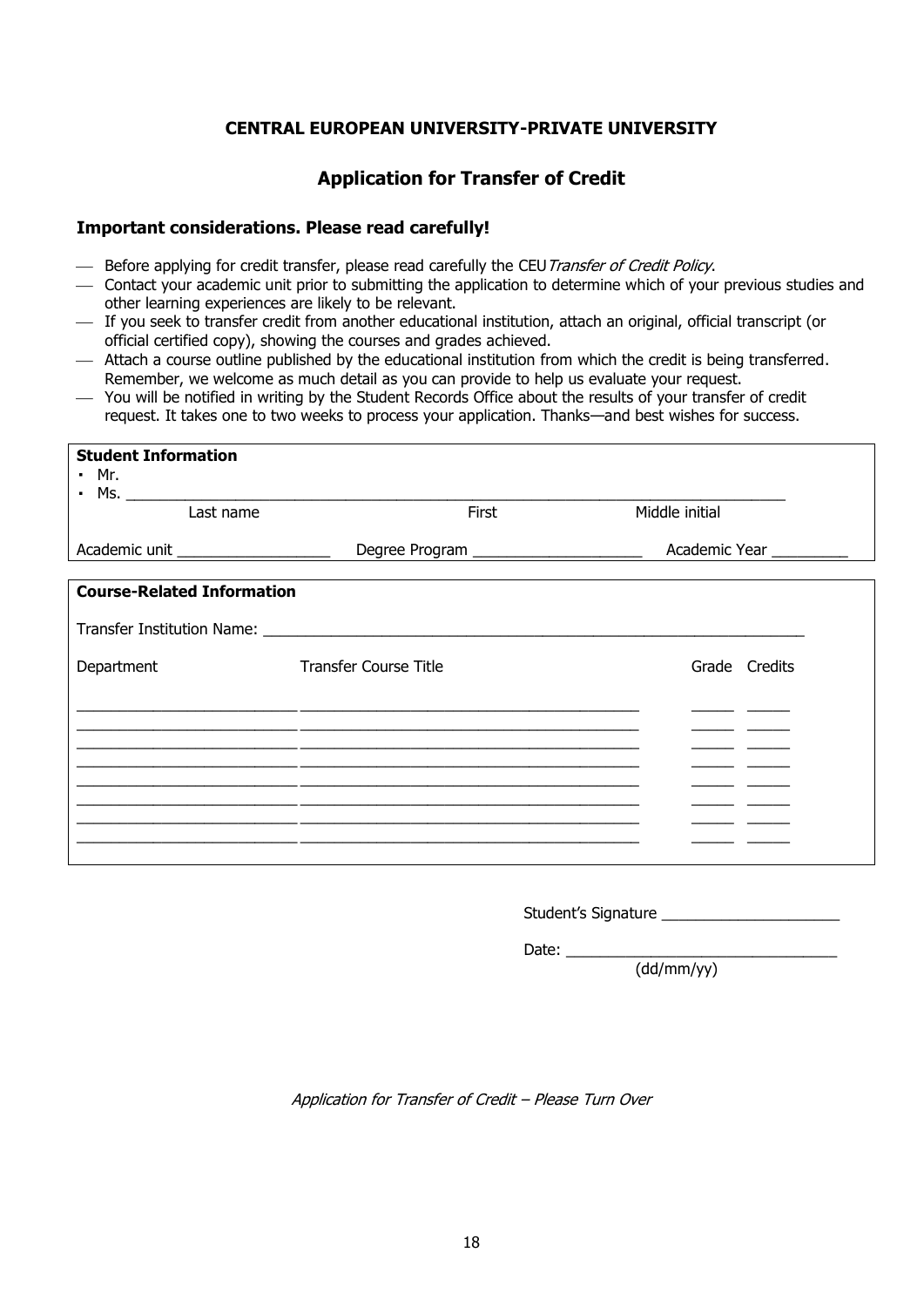#### **Office Use Only:**

Please review this request and the attached material to make specific transfer credit recommendations. Please use the space below for your recommendations and comments.

#### **Mandatory: please indicate if the grade(s) of the transferred courses should be included in the student's GPA.**

| I recommend | • approval              | · denial | Head of Department signature                |
|-------------|-------------------------|----------|---------------------------------------------|
|             |                         |          |                                             |
| I recommend | · approval<br>signature | · denial | Pro-Rector or Dean of Undergraduate Studies |
|             |                         |          |                                             |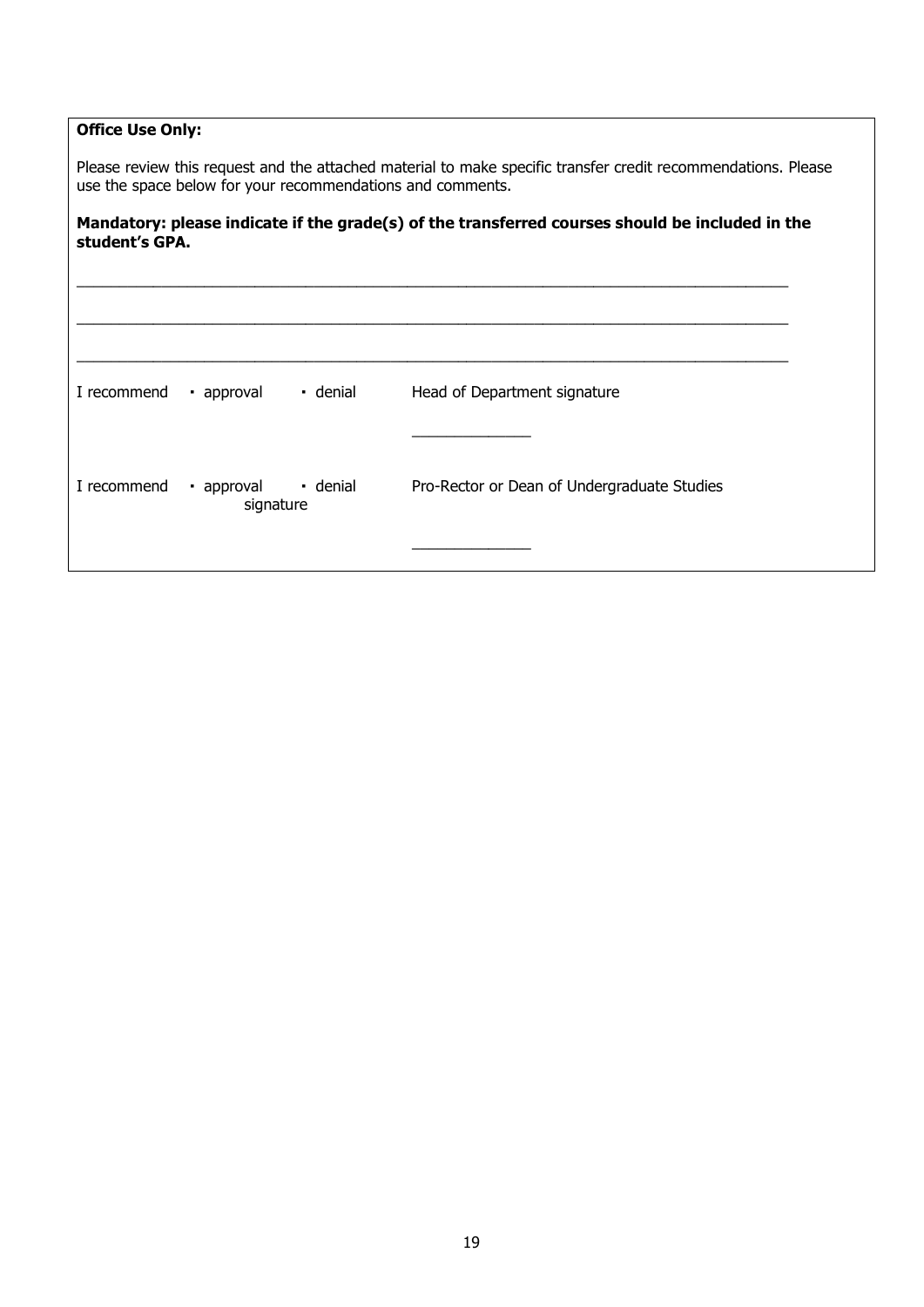# **Annex 2. CEU Grading Scheme**

|           | <b>CEU Grading System</b> |                     |                         |                         |                                    |        |  |
|-----------|---------------------------|---------------------|-------------------------|-------------------------|------------------------------------|--------|--|
| Grade     | Name                      | Austrian equivalent | Hungarian<br>equivalent | Points<br>$(0-4 scale)$ | Points<br>$(0-100 \text{ scale})*$ | Credit |  |
| <b>JA</b> | Outstanding               | Excellent (1)       | Jeles (5)               | 4                       | 100-96                             | yes    |  |
| IA-       | Excellent                 | Excellent (1)       | Jeles (5)               | 3.67                    | 95-88                              | yes    |  |
| IB+       | Good                      | Good (2)            | $J\acute{o}$ (4)        | 3.33                    | 87-80                              | yes    |  |
| ļВ.       | Fair                      | Satisfactory (3)    | Közepes (3)             | 3                       | 79-71                              | yes    |  |
| IB-       | Satisfactory              | Sufficient (4)      | Elégséges (2)           | 2.67                    | 70-63                              | yes    |  |
| $ C+$     | Minimum Pass              | Sufficient (4)      | Elégséges (2)           | 2.33                    | 62-58                              | yes    |  |
| IF.       | Fail                      | Insufficient (5)    | Elégtelen (1)           | 0                       | $57-0$                             | no     |  |

 $*$ Erasmus Mundus joint programs that, as of academic year 2020/21, have an existing consortium agreement regulating grade conversion among the participating universities are not required to adopt the CEU scale for calculating inter-university equivalencies in the period covered by their existing framework agreement. However, the transition to the CEU conversion should be made at the earliest opportunity and no later than the next amendment of the consortium agreement.

| <b>SPECIAL GRADES</b> |                           |                             |       |        |                                                                                                                                            |  |
|-----------------------|---------------------------|-----------------------------|-------|--------|--------------------------------------------------------------------------------------------------------------------------------------------|--|
| Grade                 | <b>Name</b>               | Austrian equivalent         | Point | Credit | Description                                                                                                                                |  |
| <b>P</b>              | Pass                      | Successfully Completed      |       | yes    | Pass/Fail grading option which represents C+ or better.<br>The official grade record is P, no equivalent letter grade<br>will be released. |  |
| F                     | Fail                      | Unsuccessfully<br>completed |       | no     | Pass/Fail grading option which represents C or worse. The<br>official grade record is F.                                                   |  |
| lfl                   | Fail with retake<br>lexam |                             |       | no     | A temporary grading option for those who failed the exam<br>but has the possibility to retake it. (If the student passes                   |  |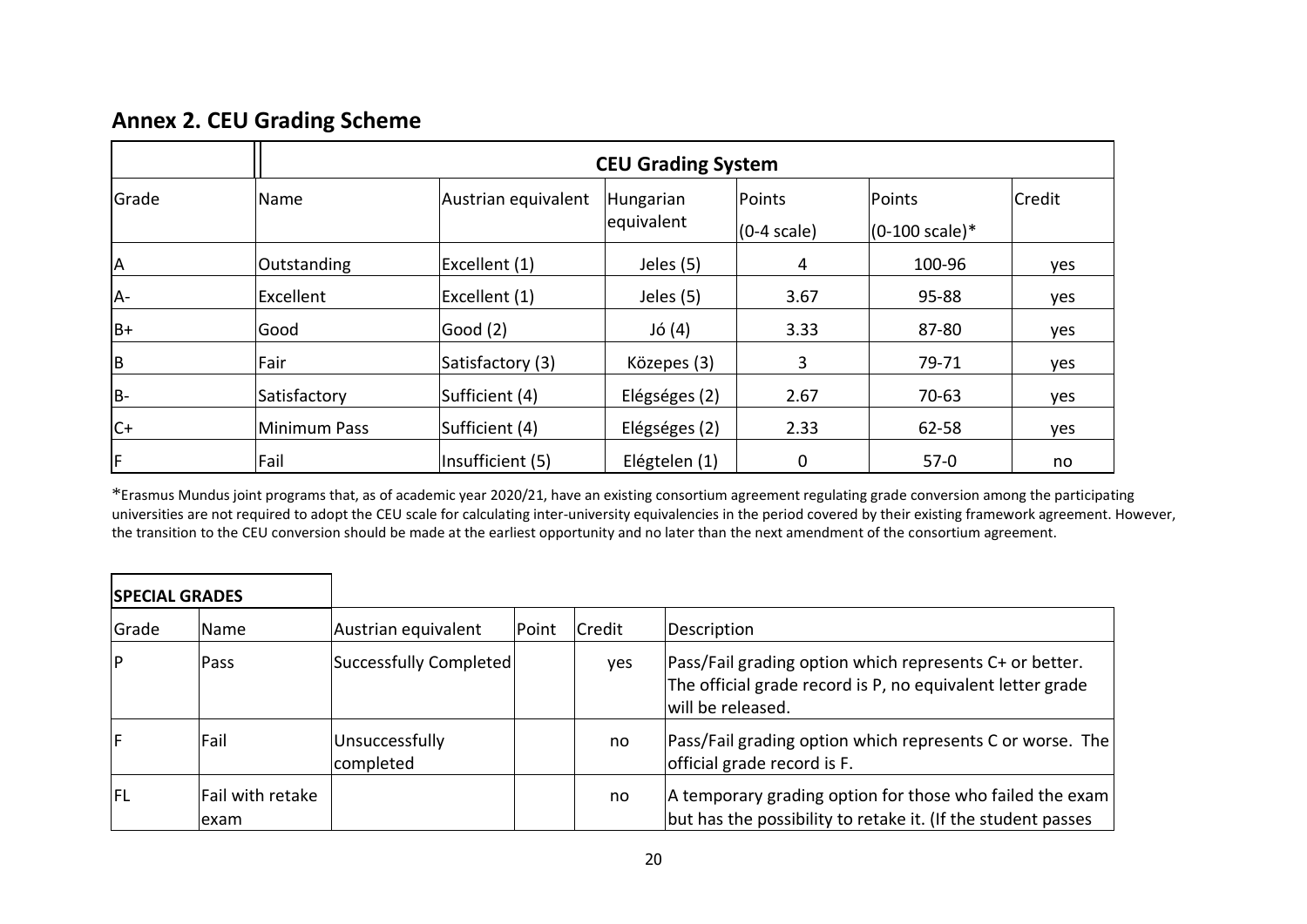|           |                        |          |     | the exam: RP, if fails: F)                                                                                                                                                                                                                                                                                                                          |
|-----------|------------------------|----------|-----|-----------------------------------------------------------------------------------------------------------------------------------------------------------------------------------------------------------------------------------------------------------------------------------------------------------------------------------------------------|
| <b>RP</b> | Retake                 | 2.33     | yes | Retake examinations can be provided upon the<br>authorization of the head of department or program to<br>those students who have failed a course, except for their<br>final examination. Retake examination is graded on an<br>RP/FL basis, where RP constitutes a grade worth the<br>minimum passing grade C+ with 2.33 points for the<br>lcourse. |
| <b>IN</b> | Incomplete             | $\Omega$ | no  | Incomplete may be assigned to a student who has not<br>completed all course requirements within the prescribed<br>amount of time by circumstances beyond the student's<br>control. Regarded as F if the course work is not completed<br>within six weeks after the start of the next term.                                                          |
| AF        | Administrative<br>Fail | 0        | no  | Assigned for failure to either drop or complete course                                                                                                                                                                                                                                                                                              |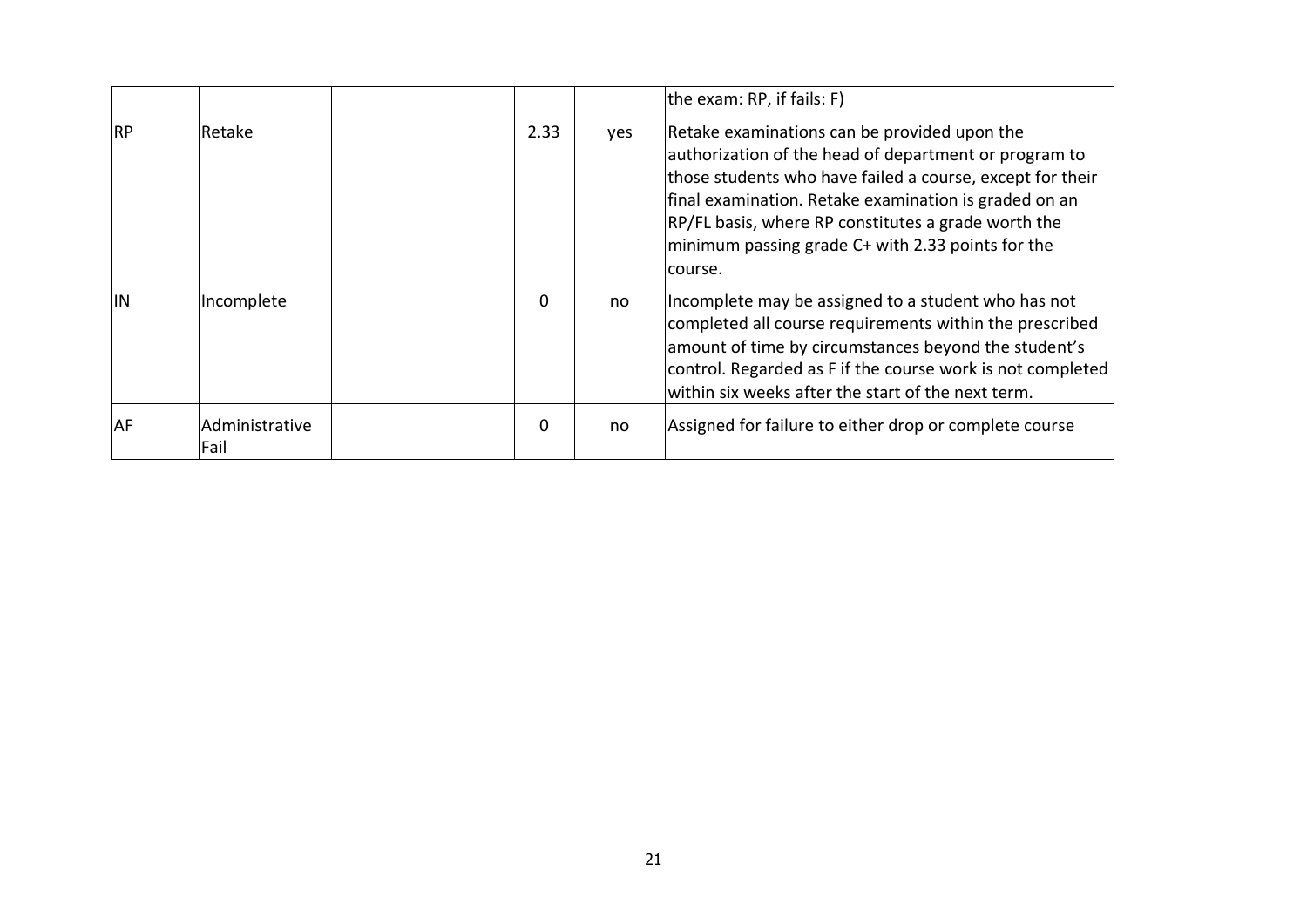|            | <b>GRADES NEITHER INCLUDED IN THE GPA NOR CARRYING CREDIT</b> |                                                                                                                                                                    |  |  |  |  |
|------------|---------------------------------------------------------------|--------------------------------------------------------------------------------------------------------------------------------------------------------------------|--|--|--|--|
| Grade      | Name                                                          | Description                                                                                                                                                        |  |  |  |  |
| AU         | Audit                                                         | Audit, no credit earned                                                                                                                                            |  |  |  |  |
| IW         | Withdraw                                                      | Assigned for unsatisfactory attendance or withdrawal from an audited course                                                                                        |  |  |  |  |
| <b>IIP</b> | In progress                                                   | Assigned if the student received permission for late submission of work for the course.<br>Changes to F if the final course work is not completed by the deadline. |  |  |  |  |
| <b>CN</b>  | Continued                                                     | Continuing course or thesis (for courses that last more than one semester)                                                                                         |  |  |  |  |
| ***        |                                                               | Grade not available Student is currently enrolled for the course or final grade is not submitted yet                                                               |  |  |  |  |

| <b>ECTS GRADING SCALE</b> |                                                                   |                                                             |            |  |  |  |  |
|---------------------------|-------------------------------------------------------------------|-------------------------------------------------------------|------------|--|--|--|--|
| Grade                     | Students**                                                        | Definition                                                  | At CEU     |  |  |  |  |
| A                         |                                                                   | 10% Outstanding performance with minor errors A             |            |  |  |  |  |
| B                         |                                                                   | 25% Above the average standard but with some<br>errors      | $A$ -/B+   |  |  |  |  |
|                           |                                                                   | 30% Generally sound work with a number of<br>notable Errors | $B+/B$     |  |  |  |  |
| D                         |                                                                   | 25% Fair but with significant shortcomings                  | $B/B-$     |  |  |  |  |
| E                         |                                                                   | 10% Performance meets the minimum criteria                  | C+         |  |  |  |  |
| <b>FX</b>                 |                                                                   | Some more work required before the credit<br>can be awarded | <b>INC</b> |  |  |  |  |
| F                         |                                                                   | Considerable further work is required                       | F          |  |  |  |  |
|                           | ** Percentage of successful students normally achieving the grade |                                                             |            |  |  |  |  |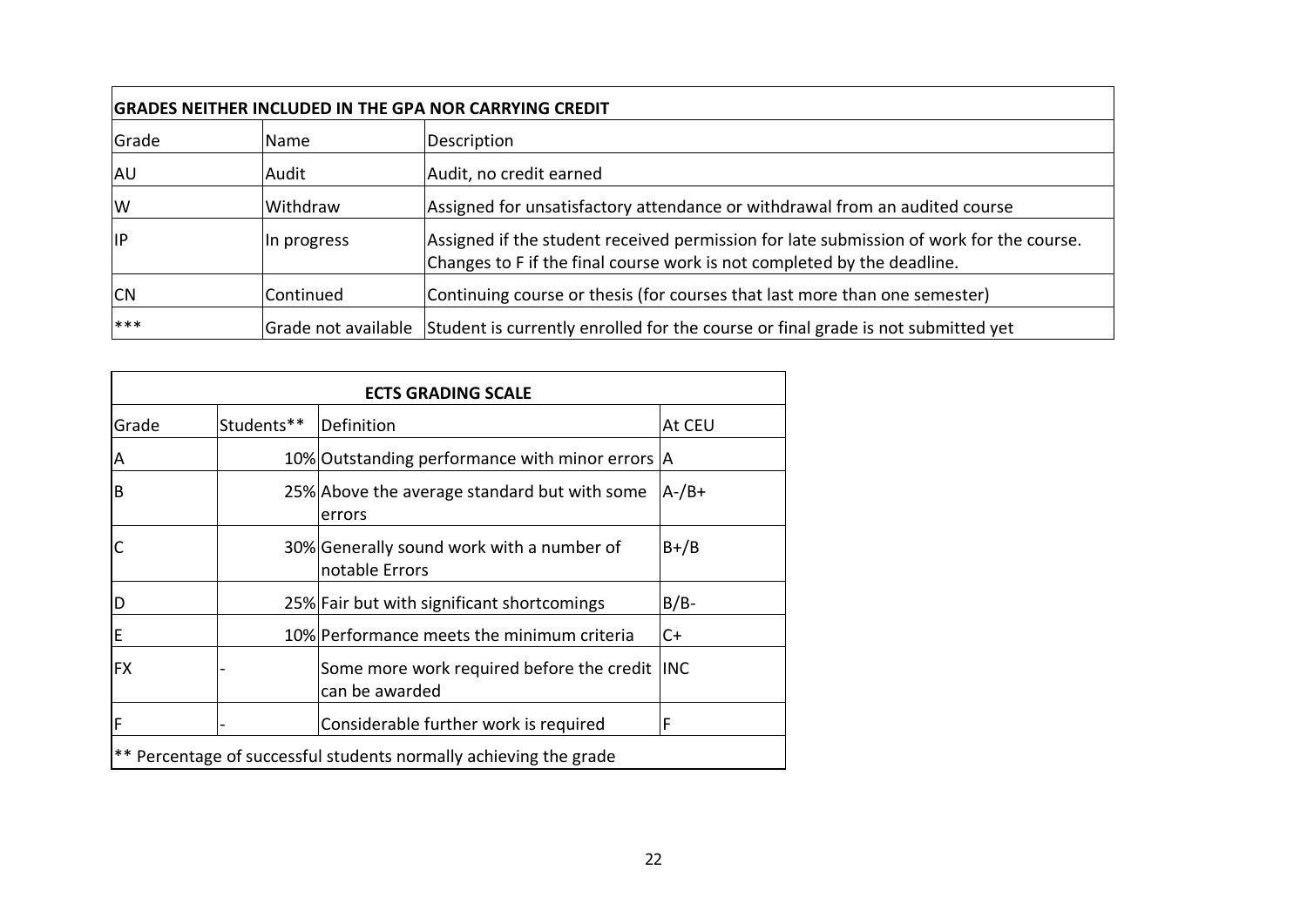# **Annex 3. CEU Grading Rubric**

While this general CEU grading rubric is uniform between educational levels, the complexity of course materials and assignments is expected to increase progressively. Where appropriate, simplified and/or shortened examinations and other assignments may be given for undergraduate students taking graduate-level classes. These should be noted in the course syllabus.

In case of any conflict between this grading rubric and any rubric provided for specific modules, courses or assignments, the more specific rubric will take precedence.

| <b>Descriptor</b>                                                                                                                                                                                            | Grade                |
|--------------------------------------------------------------------------------------------------------------------------------------------------------------------------------------------------------------|----------------------|
| Shows mastery of material and capacity for original thinking,<br>accurate, makes a convincing argument, with strong ability to<br>synthesize information and present it in a clear and persuasive<br>manner. | A                    |
| Shows a very good understanding of the course material, and good<br>ability to synthesize information, makes a convincing argument                                                                           | А -                  |
| Shows a mostly good comprehension of the course material; makes a<br>few factual errors and/or errors of reasoning                                                                                           | $B+$                 |
| Decent grasp of course materials, shows significant effort; but lacks<br>some conceptual clarity and/or lacks a fully clear argument                                                                         | B                    |
| Shows a fair understanding of the course materials, but also some<br>significant misunderstandings; lacks some conceptual clarity and/or<br>lacks a fully clear argument                                     | B-                   |
| Lacks much understanding of course materials, but shows some<br>genuine engagement and some attempt at argument, even if not<br>entirely clear.                                                              | C+ [MINIMUM<br>PASS] |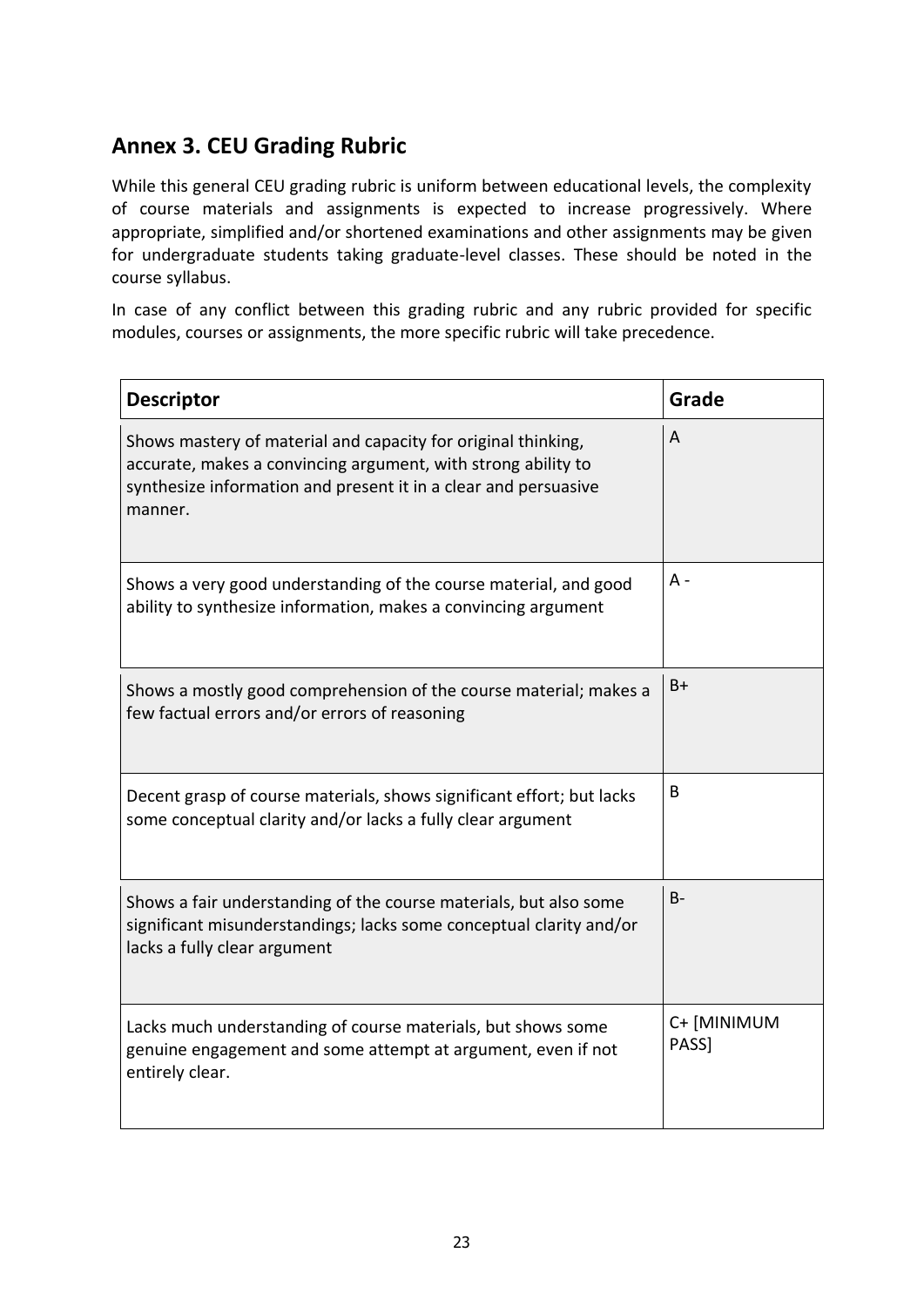| Some effort shown, but in general shows an incomplete<br>understanding of course materials; lacks a clear argument and/or                                    | $F$ [FAIL] |
|--------------------------------------------------------------------------------------------------------------------------------------------------------------|------------|
| Some writing submitted; but displays no comprehension of course<br>materials; no clear and persuasive argument; or no work submitted;<br>or work plagiarized |            |

Signed *by CEU President and Rector Shalini Randeria*.

The original document is filed at the Office of the Academic Secretary.